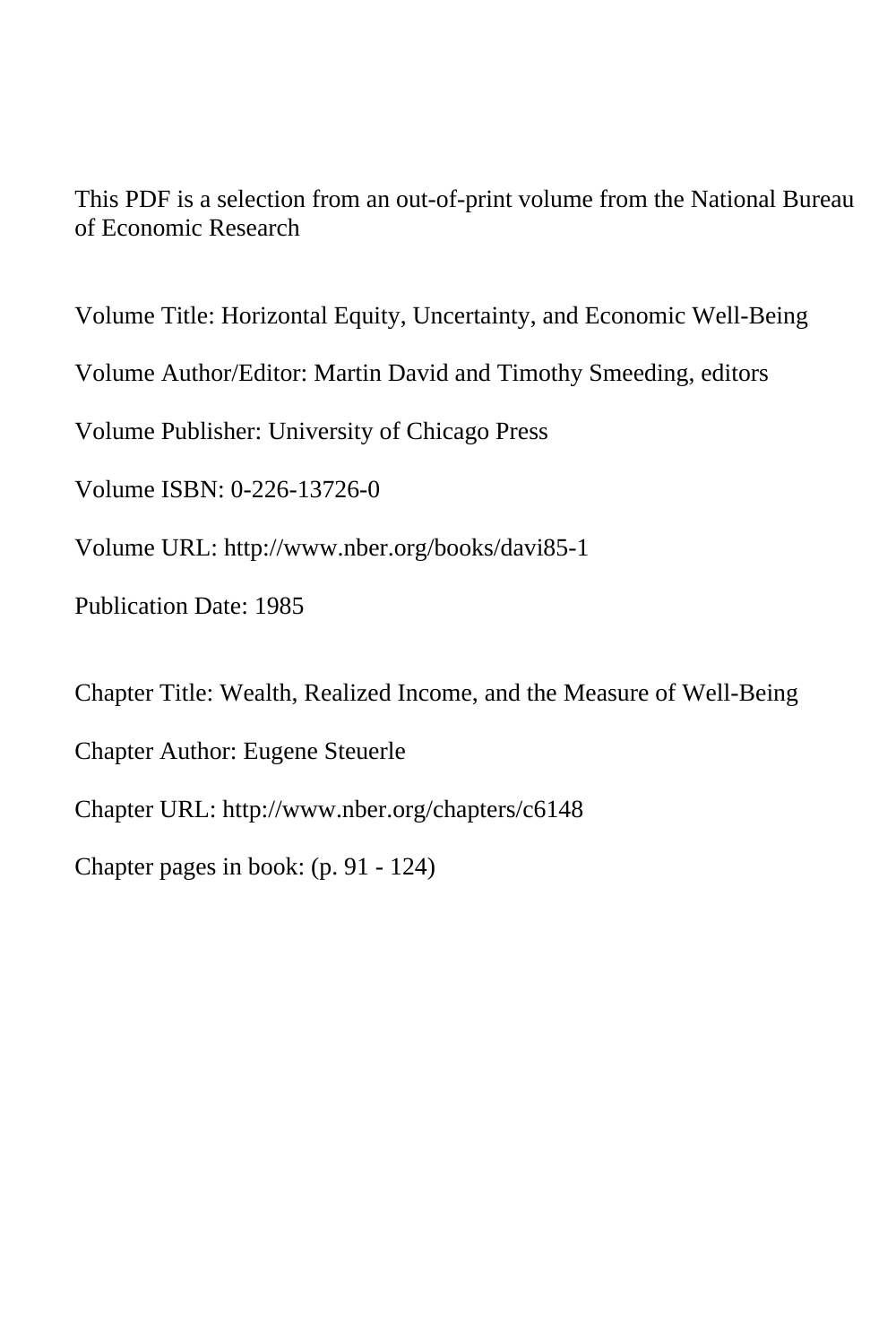# 4 Wealth, Realized Income, and the Measure of Well-Being

Eugene Steuerle

#### **4.1 Introduction**

All modern societies attempt to measure well-being of their people for both policy and research purposes. Government must explicitly define well-being for purposes of designing tax and welfare policies, while researchers must explicitly choose classifications by which to compare data and perform statistical analyses.

Measures of well-being involve a contrast of means with needs. This chapter falls within that set of studies that deal with the measurement of means (Steuerle and McClung **1977;** Smeeding **1982;** and several chapters in this volume). Changing the measure of means does not necessarily imply that households are better or worse **off,** nor that the government should collect less or spend more for any particular type of program. Given any standard of needs, however, it will be possible to assert that the distribution of means, and therefore of well-being, changes significantly as the measurement of means is changed.

Attention will be directed toward the measure of well-being used most widely today—realized income—and its relationship to wealth and economic income. Using a unique national sample of income tax returns matched with estate tax returns, this chapter will compare the realized property income of individuals with the associated amount of wealth that generates that income.

Eugene Steuerle is deputy director (domestic taxation) of the Office of Tax Analysis, U.S. Department of the Treasury, and economic staff coordinator for the Treasury Department Project for Fundamental Tax Reform. At the time of presentation, he was a Federal Executive Fellow at the Brookings Institution.

The author is grateful to Keith Gilmour for assistance in the design and review of tabular material. He is also indebted to Millard Munger for programming assistance, to Harvey Galper for helpful comments, and to Kirk Kimmell for help in the preparation of the manuscript.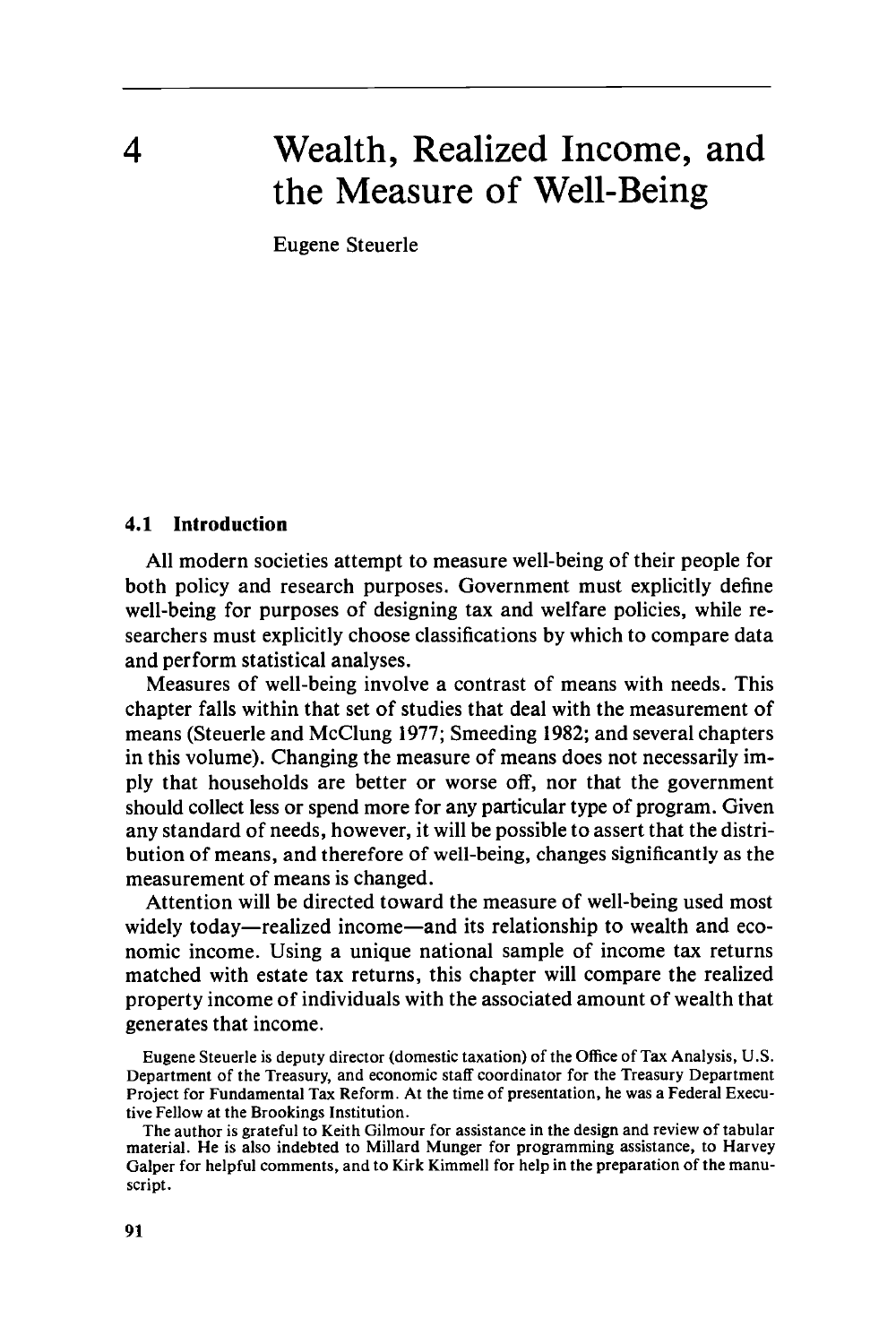The purpose of this study is twofold. First, with respect to wealth holders, realized income (with emphasis on the word *realized)* is demonstrated to be an extremely poor measure of well-being. As a consequence, substantial inequity is introduced into tax and welfare programs. If the goal of these programs is to measure real economic income, that purpose may be better served by first obtaining measures of property or wealth than realized income. Second, in reporting the initial findings of the first national estate-income collation, this chapter shows the promise of this approach to research on the relationship between wealth and income. Whatever the problems, and they are not few, this estate-income collation may provide the best national data ever assembled for studying the wealth-income relationship for persons with significant amounts of wealth.

#### **4.1.1** Source of Data

This study uses a collation of estate tax returns, income tax returns of decedents in years before death, and income tax returns of heirs in years both prior to and following the death of the persons granting the bequests. The estate tax returns were filed in **1977** (for deaths generally in **1976** or **1977),** while income tax returns were collected for years **1974**  through **1980.** Each estate in the sample had a gross estate of **\$60,000** or more **(\$120,000** or more for decedents dying in **1977).** The collation sample was a one-in-ten subsample of the sample of over **41** *,000* estate tax returns used for purposes of the *Statistics of Income-Estate Tax Returns*  (US. Department of the Treasury, Internal Revenue Service **1979)** and for related wealth studies (Schwartz **1983).** 

While the collation sample began with **4,143** estate tax returns, in many cases there was an absence of accurate reporting of bequests made, and many income tax returns could not be found or were not filed for both decedents and heirs. For purposes of this study, therefore, two subsamples were used: decedents with income tax returns in the year prior to death (sample size, **2,924);** and nonspousal heirs for whom a bequest of *\$50,000*  or more could be determined, while income tax returns were filed in a year prior to and a year following receipt of inheritance (sample size, **1,45 1).** 

The match of a decedent's estate tax return with the previous year's income tax return allowed a direct comparison of the realized or reported income from capital with the value of capital that produced that income. Similarly, the match of a bequest amount with income tax returns of an heir in years both prior to and after receiving the inheritance allowed comparison of the change in realized or reported income with a change in wealth.

Both types of comparisons suffer from the inexact match of income with wealth. Under ideal conditions, one would want to compare income on an instantaneous flow basis with the stock of wealth at a given point in time. The estate-income collation falls short of that ideal in two respects.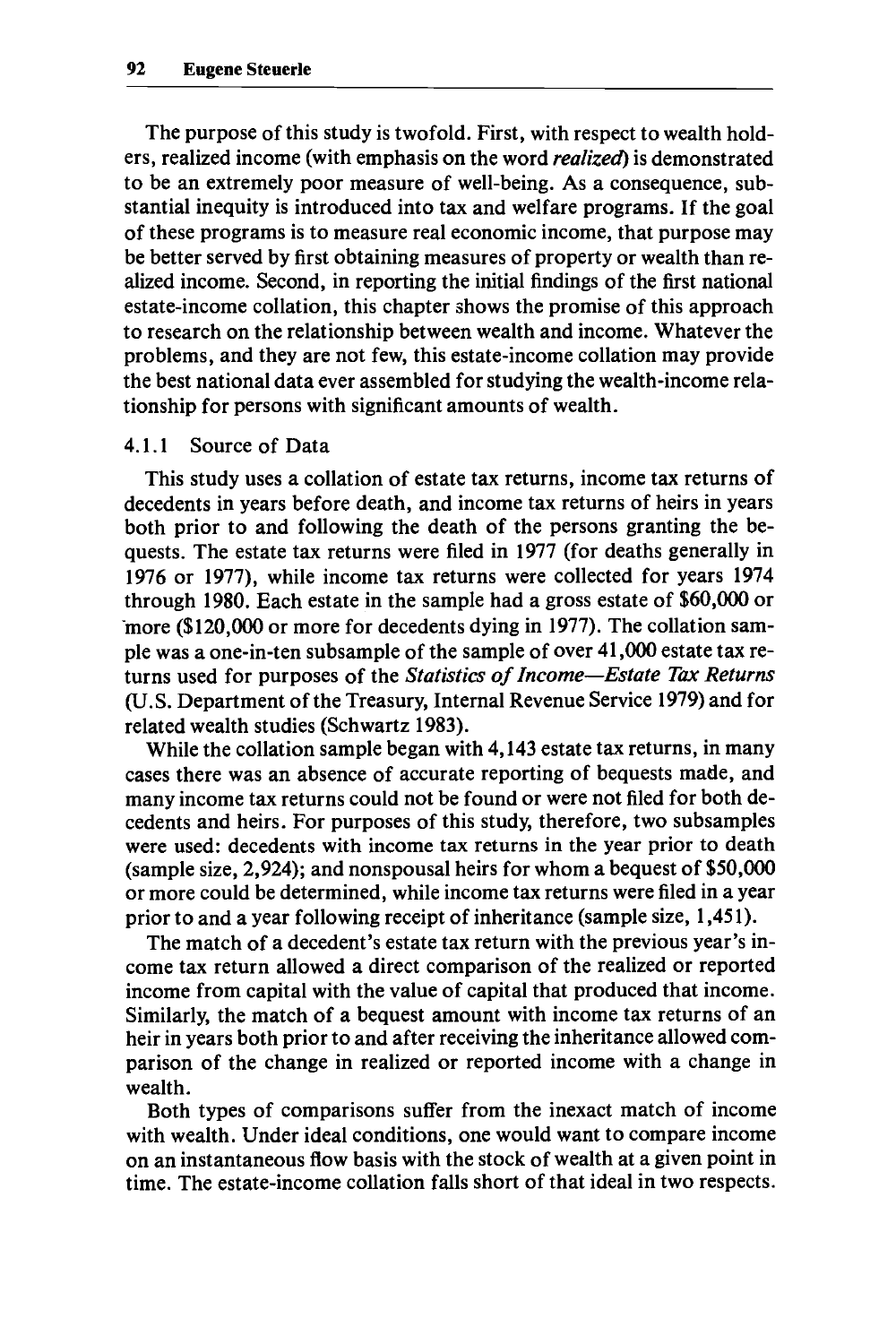First, only annual flows of income are reported. Second, accounting for wealth takes place in a period different from that in which income is measured. Because partial-year returns are often filed on behalf of decedents in year of death, obtaining an annual measure of income requires the use of an income tax return in a year prior to death. In measuring change in income for heirs, on the other hand, it was necessary to allow a sufficient time to elapse so that income from inheritances would be reflected in their income tax returns rather than returns of estates. For both decedents and heirs, therefore, the comparison of income with wealth is inexact to the extent that any wealth transfer (not reported on estate tax returns), consumption out of wealth, or wealth accumulation out of income took place between the points in time at which measurements were made. Those problems are believed to be minor for the vast majority of returns, although important in a small number of cases.

For tax accounting reasons, a net upward bias exists in the measure of realized rates of return. Valuations for estate tax purposes are typically low for reported assets, especially businesses, farms, houses, and other illiquid or infrequently traded assets. Estimates must be reasonable, but there is a strong incentive to provide the lowest among available estimates. In addition, much wealth from life insurance and pensions does not pass through estates, so estimates of value of estates and inheritances are understated. Observations are also excluded from each subsample when income tax returns of decedents or heirs could not be found; in some of these cases, the decedent or heir did not file a return because of low amounts of realized income.'

Finally, the collation file has not yet been merged to obtain estate tax weights; therefore, the reported data are unweighted. Fortunately, estate tax filers were sampled according to size of gross estate. Weighted results in each wealth or similar class therefore would differ little from unweighted results, and most issues of within- or between-class differences can be addressed either way.

While these problems mean that the data must be interpreted with caution, the estate-income match still offers the possibility of vast improvement in our understanding of the wealth-income relationship for persons with significant wealth holdings. An analogy might be provided by the improvement in our understanding of the wealth distribution first obtained through the efforts of Lampman **(1962)** and Smith and Franklin **(1974).**  Both then and now, the advantage of using administrative data stems in part from the considerable underreporting of wealth and income from property in survey data, even surveys dedicated to the measurement of

**<sup>1.</sup> It was not possible to distinguish between cases in which an income tax return was not filed and cases in which the return could not be found because of an invalid Social Security number.**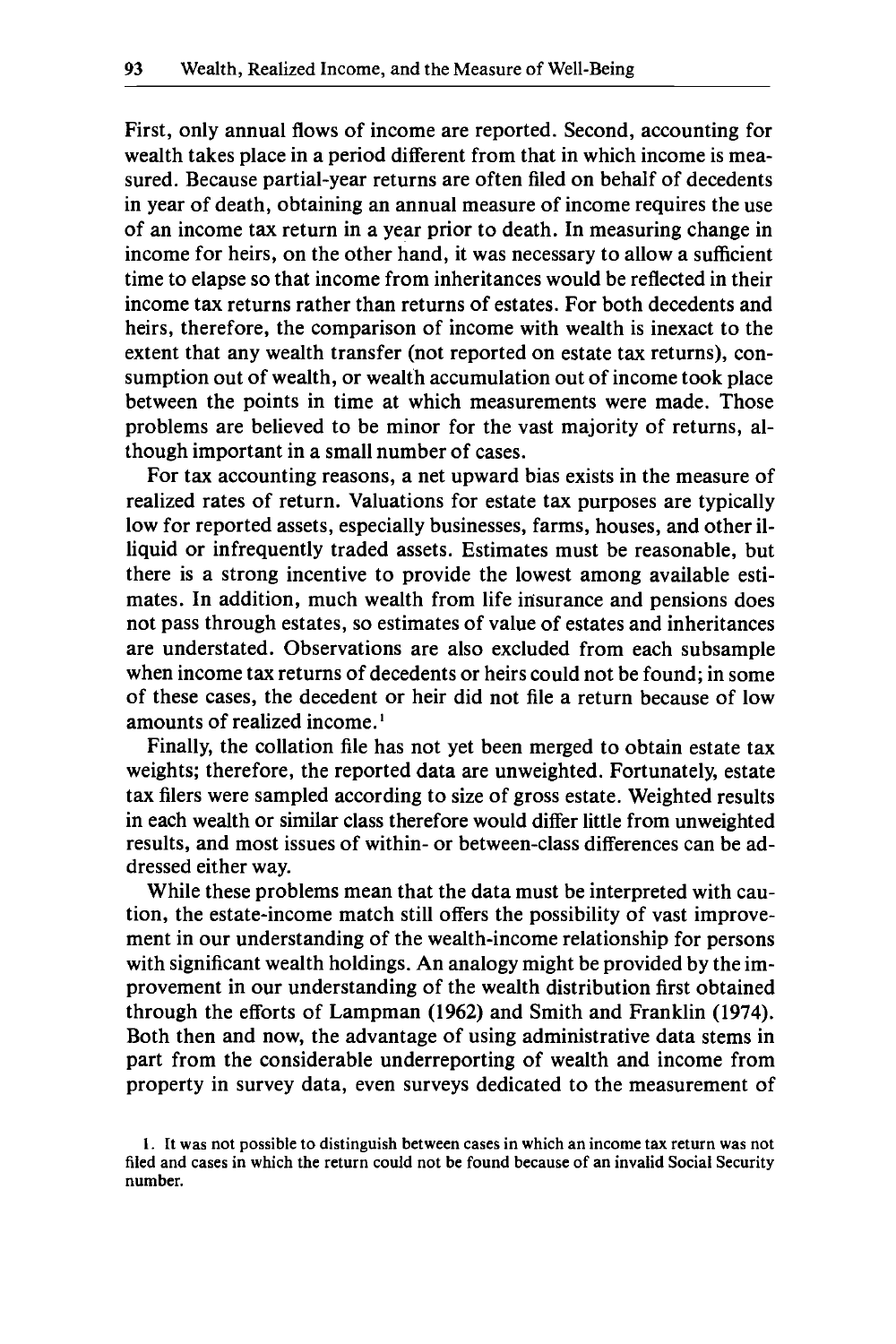such items. The evidence is fairly conclusive: even though there is some bias to underreport for tax purposes, population estimates of income from property or of wealth are much higher when using tax return data than survey data. As will be seen, the variation in realized rates of return is so great across taxpayers that our qualitative conclusions with respect to horizontal equity would hold even in the presence of significant bias and limitations of data.

#### **4.2 Why Realized Income Is Used as a Measure of Well-Being**

The most common measure of well-being used for both statistical and policy purposes is realized income. Realized income is used to define income tax burdens, eligibility for various tax expenditures such as deductions for cost of health care and property tax relief, amount of assistance in various welfare programs, and distributions of income by class in many, if not most, census and survey analyses. The reason for this dominance is partly the result of historical circumstances. Originally, both in England and America, ability to pay was measured by property ownership (Musgrave *1959).* In modern times, however, income has come to dominate other measures such as property as the prime measure of ability to pay and eligibility to receive. A major explanation for this shift is the increasing importance of wage income to most households' well-being. When labor income for most households was thought to equal only subsistence income, was derived in the form of self-employment income, or was paid in the form of in-kind benefits such **as** crop sharing, it **was** largely treated as both nontaxable and nonmeasurable.

With the development of the modern firm and the rise of the middle class, the problems of nontaxability and nonmeasurability dwindled enormously. Wage income now was large, varied markedly from one individual to the next, and could no longer be treated merely as subsistence income. In addition, there was a significant improvement in the availability and accuracy of measures of income because wage payments were entered in two different sets of accounts: those of employers and employees. **In**creasingly, therefore, the measure of ability to pay or eligibility to receive has come to be defined as wage-plus-property income. This measure of means is often compared to a measure of needs such as a subsistence level of income, with income taxes being imposed principally above that level, and income-conditioned grants or subsidies targeted mainly below that level.

Property is still used today to measure well-being for certain purposes, and debates do take place over such issues as asset tests in welfare programs and methods of valuation for wealth subject to property tax and estate tax. Income has become the dominant measure of well-being for most tax and welfare purposes, nonetheless, **and** property-related issues have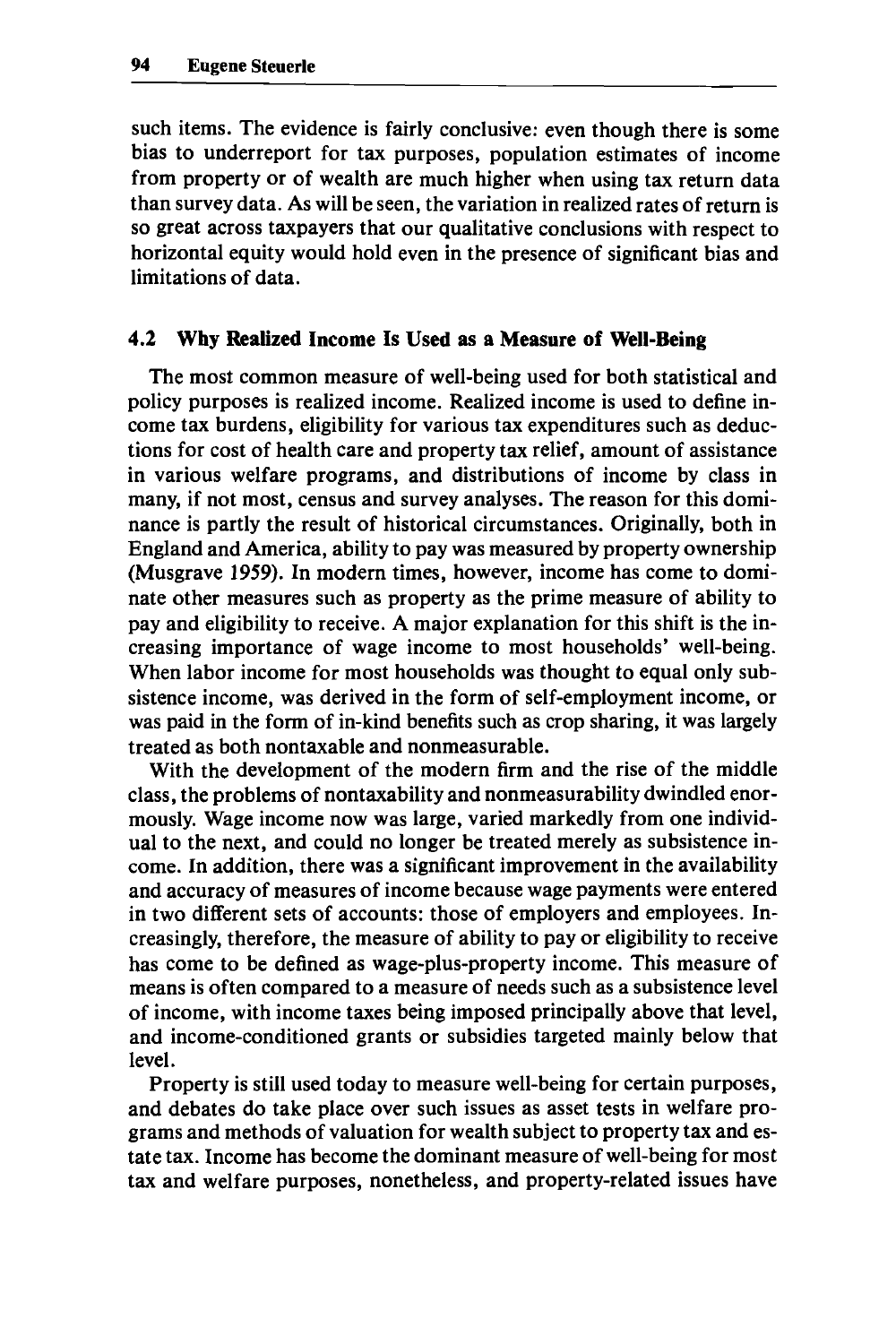declined in relative importance. Moreover, since wage income is the major source of total income, the accuracy of the measure of wage income has tended to make income itself appear to be accurately reported or measured, at least in aggregate terms.

In recent years, there also has been increasing emphasis on providing incentives for investment and savings, perhaps even replacing an income tax with a consumption tax. This new emphasis has had an impact upon attempts to reflect more accurately property income or other current measures of wealth in the measure of well-being, especially for tax purposes. Inaccuracy of the measure of well-being, whether on an income or consumption basis, is viewed by some as an insignificant issue. Although theoretically one can argue that improvement in the measure of property or property income need have no impact on marginal tax rates paid on returns to capital, it is sometimes feared that improvements in the measure of property income will not result simply in a more uniform treatment of such income, but also in an increase in the taxes paid on returns to capital. As one example, the accelerated cost recovery system (ACRS) was designed with little concern over the actual rates of depreciation of assets. The word *depreciation* was deliberately omitted in **1981** tax changes in favor of the term cost *recovery* to make clear that the accurate measure of income was no longer a policy goal. We will return in section **4.5** to the question of whether it is possible to move closer to the goal of horizontal equity regardless of the choice between consumption and income taxes.

#### **4.2.1** The Realization Base

In one sense the switch to income as a measure of well-being was as much a result of, as a cause of, prevalent accounting practices. Accounting practices were also extremely influential in determining that the measure of income to be used for most policy, as well as statistical purposes would be based primarily upon realizations. Accounting for income, with a number of exceptions, has been associated with the realized payment and receipt of cash. The exceptions apply primarily at the business level, where accrual accounting is applied to such items as inventories and accounts receivable, and investment in plant, equipment, and buildings is treated differently from other expenses.<sup>2</sup> At the household level, however, measures of income for tax, welfare, and other purposes have tended to be recognized only when they show up in the form of cash. (This cash flow logic by the way, also helps explain the reluctance to count payments of inkind benefits in the measure of income.)

It is well known that measuring income only when it shows up as household cash flow falls short in several respects of a Haig-Simons definition

**<sup>2.</sup> Even at the business level, major items** of **income such as accrued capital gains and nominal interest payments and receipts are measured essentially by a cash flow criterion.**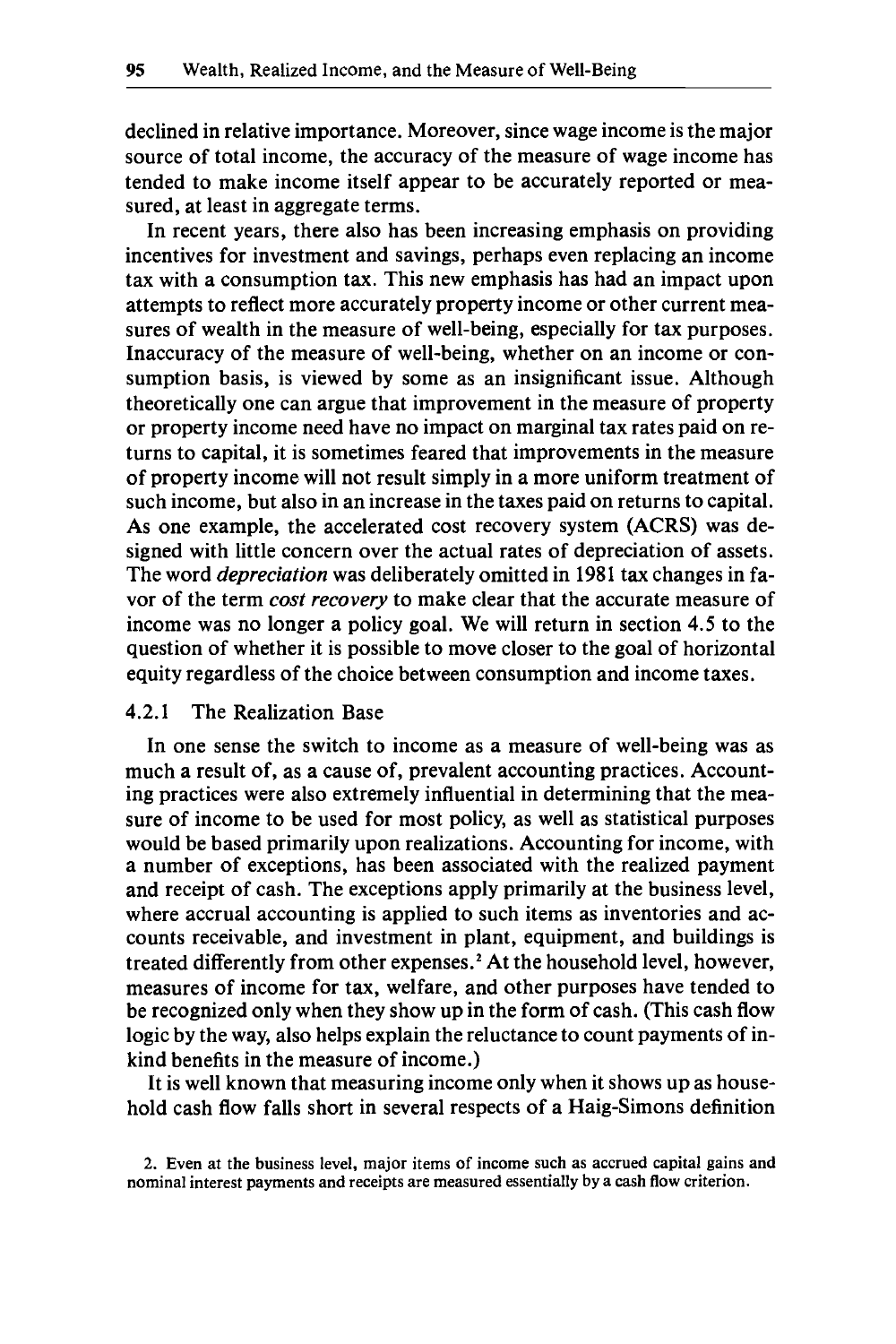of economic income. The measure ignores implicit flows of services from housing and durables, accruals (less realizations) of gains and losses on assets, and often accruals of rights and services provided through insurance and pension plans. In addition, in an inflationary environment, a cash-flow-based measure tends to reflect nominal returns from assets, not real returns. Real payments and receipts of interest, for instance, are overstated by the inflationary component of the interest rate. Traditional measures of income of households are distorted, therefore, by nonrealizations of service flows, gains on assets, and accruals of benefits in certain institutional accounts, as well as by the failure to make proper adjustments for inflation.

In 1979 the income from over **80** percent of assets was found to benefit from one tax preference or another. Most of these preferences were a direct result of the tendency to recognize property income only when it showed up in the form of cash flow. As a result, only about **30** percent of the net real returns from capital were found to be reported on individual tax returns (Steuerle 1982). In addition, although most private payments of interest are deducted on tax returns, only about one-half of all interest receipts are taxed (Steuerle 1983c). These findings help support the view that at the individual level, the recognition of income from capital is in many ways a voluntary event for both tax and other purposes.

The voluntariness of the tax is actually a function of consumption needs (relative to income), risk, and knowledge. Put another way, the individual tax (and loss of benefits or implicit tax in welfare systems) on capital income is in part a tax on liquidity, risk reduction and diversification, simplicity, and ignorance. More than half of all interest and dividend receipts reported on individual tax returns are reported by taxpayers aged sixty-five and over. The elderly realize a greater percentage of their income than other wealth holders, although as a group they do not appear to draw down their wealth (Menchik and David **1983).** Persons recognizing income from property are often in need of current receipts or liquid assets to cover consumption needs in the near future. For the person anticipating that savings may be needed soon, risk can also be reduced substantially by increasing the percentage of interest-bearing assets and by reducing the percentage of other assets in the portfolio. Those who realize capital gains or interest income also have greater opportunity for diversification relative to those who hold onto unrealized gains.

For many taxpayers, however, the tax is hardly paid after elaborate calculations of some optimally designed portfolio that achieves the maximumexpected after-tax rate of return. For these taxpayers, and to some extent for all taxpayers, the tax is merely a tax on simplicity and ignorance.

It is not hard to find examples. Many persons fail to achieve tax savings obtainable by switching to assets of equal yield and equal risk, but with greater tax preference. Employer contributions to pensions can substitute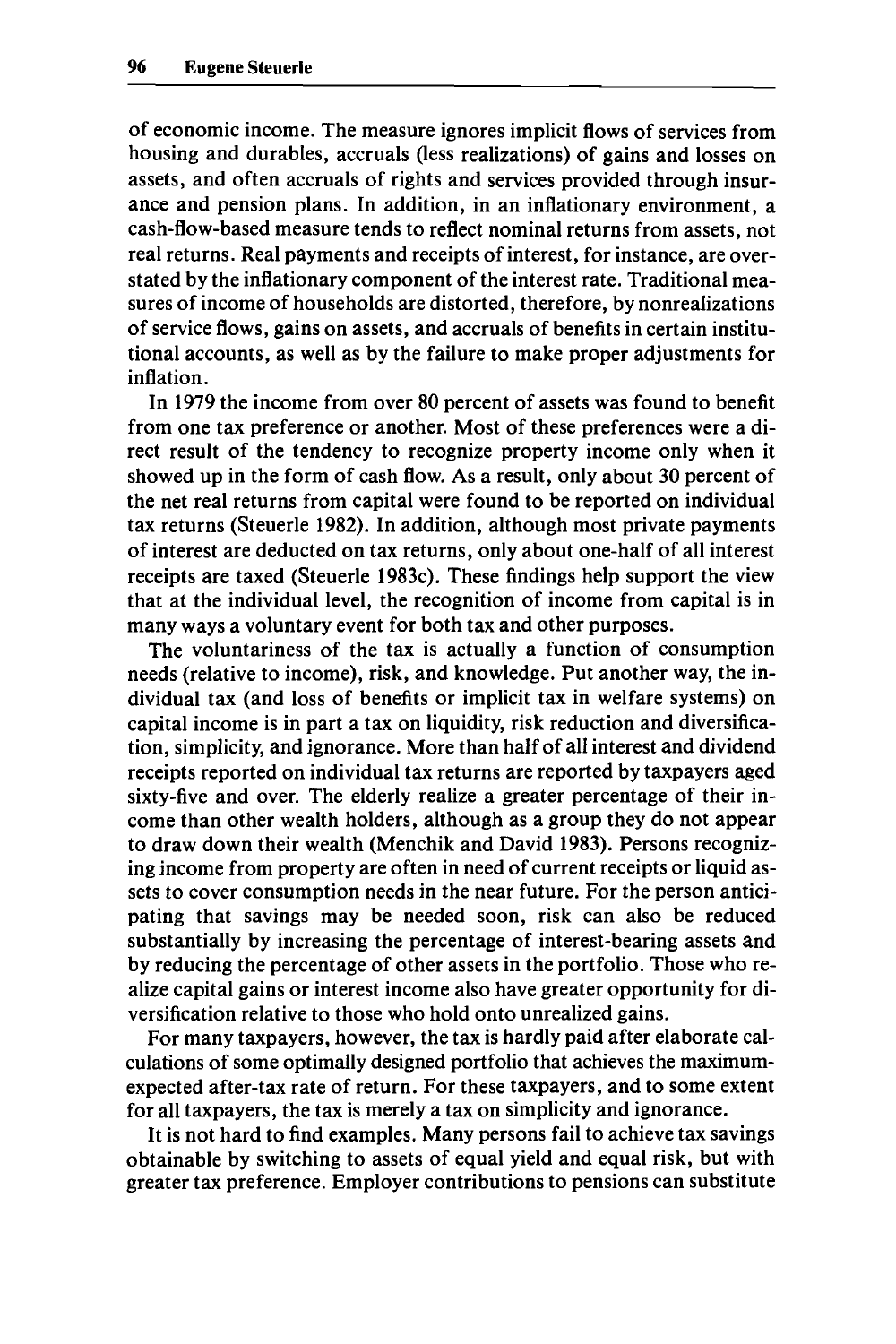for employee contributions; annuities with withdrawal rights can replace savings accounts; direct shareownership can replace ownership of mutual funds that recognize capital gains frequently, and so forth. Ownership can also be transferred among family members, a practice used less frequently than possible both by taxpayers and certain welfare (principally elderly Medicaid) recipients. The persons paying the additional direct or implicit taxes may find their time too valuable to search out alternative mechanisms for achieving tax savings and government benefits; they may find it distasteful to play socially unproductive games; or they may simply be ignorant of the laws.<sup>3</sup>

The voluntary nature of capital income realization does not imply that the total tax paid on returns from capital is too high or too low, nor that total welfare payments should be larger or smaller. Such issues are not addressed here and, to be treated properly, would require consideration of measures of needs, as well as the ways in which the various tax and welfare systems combine or stack on top of each other. What the voluntary nature of capital income recognition will imply, however, is that the taxes paid and benefits received will vary tremendously among persons in fairly identical circumstances, and that income classifiers in statistical analyses will be inaccurate for many purposes.

### **4.3 A Comparison of Realized Income and Wealth**

Aggregate data on income recognition lends support to the notion that substantial horizontal inequity is created when tax and welfare systems base the measure of well-being in part on recognized property income. To reinforce this view, we now turn to microdata on households.

Our first comparison of wealth and income is between wealth in estates of decedents and their reported income in the year prior to death. Table **4.1** summarizes the sources of income and wealth for this sample. As is immediately apparent, by far the most important sources of recognized capital income are dividends and interest. Realized rates *of* return on farms and business assets are especially low, especially when it is noted that reported farm and business income represents returns to labor as well as capital.

Table **4.2** narrows our focus to a comparison of gross capital income subject to tax (GCIST) and wealth. The realized rate of return declines significantly as wealth increases, reaching a low of **2.2** percent for decedents

**4. For a separate analysis of the returns to owners of farms and closely held businesses, see Steuerle 1983a.** 

**<sup>3.</sup> One can model ignorance as a cost of acquiring information. If we assume that the cost of acquiring information rises with one's ignorance of the tax and welfare laws, however, then the tax and welfare systems still impose taxes that rise with ignorance. These taxes can be paid directly to the government or indirectly to advisors.**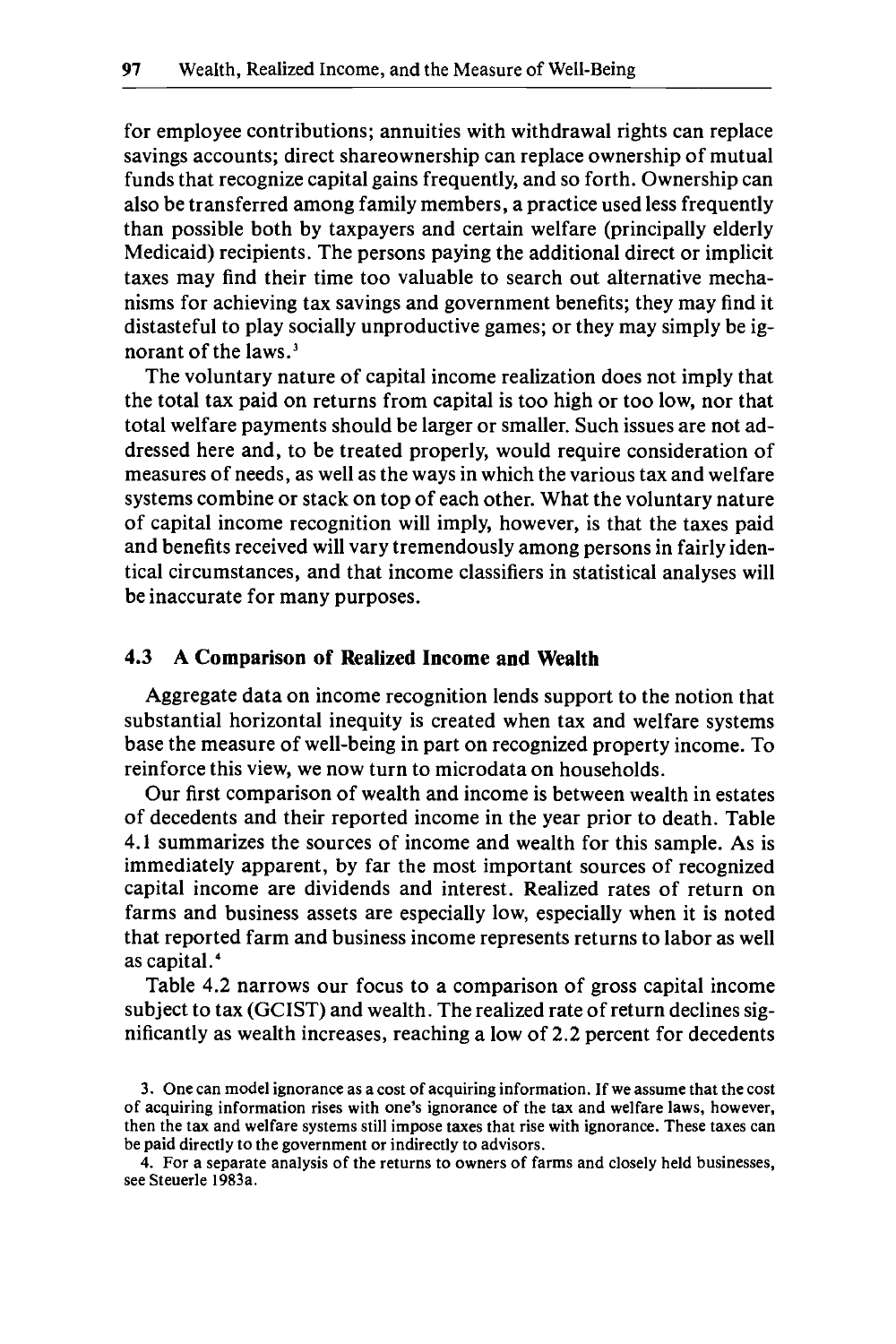|                                  |                              | Item as a Percentage of |        |  |  |
|----------------------------------|------------------------------|-------------------------|--------|--|--|
| Income by Source                 | Average<br>Amount<br>of Item | Net Income              | Net    |  |  |
|                                  |                              | Subject to Tax          | Worth  |  |  |
| Salaries and wages               | \$8,496                      | 25.51                   | 1.63   |  |  |
| Dividends                        | 10,425                       | 31.30                   | 2.00   |  |  |
| Interest                         | 6,951                        | 20.87                   | 1.33   |  |  |
| Business (nonfarm)               | 1,460                        | 4.38                    | .28    |  |  |
| Farm                             | $-122$                       | $-.37$                  | $-.02$ |  |  |
| Partnership                      | 644                          | 1.93                    | .12    |  |  |
| Small business corporations      | 44                           | .13                     | .01    |  |  |
| Capital gain distributions       | 11                           | .03                     |        |  |  |
| Net capital gain                 | 2,725                        | 8.18                    | .52    |  |  |
| Supplemental gain                | 22                           | .07                     |        |  |  |
| Pensions and annuities           | 1.220                        | 3.66                    | .23    |  |  |
| Rents                            | 1,751                        | 5.26                    | .34    |  |  |
| Rovalties                        | 771                          | 2.32                    | . 15   |  |  |
| <b>Estate and trusts</b>         | 879                          | 2.64                    | . 17   |  |  |
| Alimony                          | 34                           | .10                     | .01    |  |  |
| Other                            | $-744$                       | $-2.23$                 | $-.14$ |  |  |
| Gross income subject to tax      | 34,339                       | 103.10                  | 6.59   |  |  |
| Less: Interest deductions        | 1,032                        | 3.10                    | .20    |  |  |
| Net income subject to tax        | 33,308                       | 100.00                  | 6.39   |  |  |
| Plus: State income tax returns   | 51                           | . 15                    | .01    |  |  |
| Less: Exemptions                 | 2,196                        | 6.59                    | .42    |  |  |
| Other deductions                 | 9,224                        | 27.69                   | 1.77   |  |  |
| Adjustments                      | 227                          | .68                     | .04    |  |  |
| Taxable income                   | 22,970                       | 68.96                   | 4.41   |  |  |
|                                  | Average                      | Item as a               |        |  |  |
|                                  | Amount                       | Percentage of           |        |  |  |
| Wealth by Source                 | of Item                      | <b>Total Wealth</b>     |        |  |  |
| Corporate stock                  | \$228,813                    | 40.7                    |        |  |  |
| Real estate                      | 125,337                      | 22.3                    |        |  |  |
| Cash, bonds, notes and mortgages | 153,925                      | 27.4                    |        |  |  |
| Noncorporate business assets     | 15,371                       | 2.7                     |        |  |  |
| Other assets                     | 39,185                       | 7.0                     |        |  |  |
| Total wealth (total estate)      | 562,632                      | 100.0                   |        |  |  |
| Less: Debts                      | 41,208                       | 7.3                     |        |  |  |
| Net worth (economic estate)      | 521,424                      | 92.7                    |        |  |  |

#### **Table 4.1** All **Decedents: Average Income and Wealth by Source**

Note: Measures **of** income are from decedent's individual income tax return filed for year prior **to** death. Measures of wealth are from decedent's estate tax return.

with assets of *\$2.5* million or more. What is equally interesting is the large variation in realized rates of return in every wealth class. At least *5* percent of each wealth class report zero or negative returns from capital, while at least 23 percent of each class report rates of return between 0 percent and 3 percent.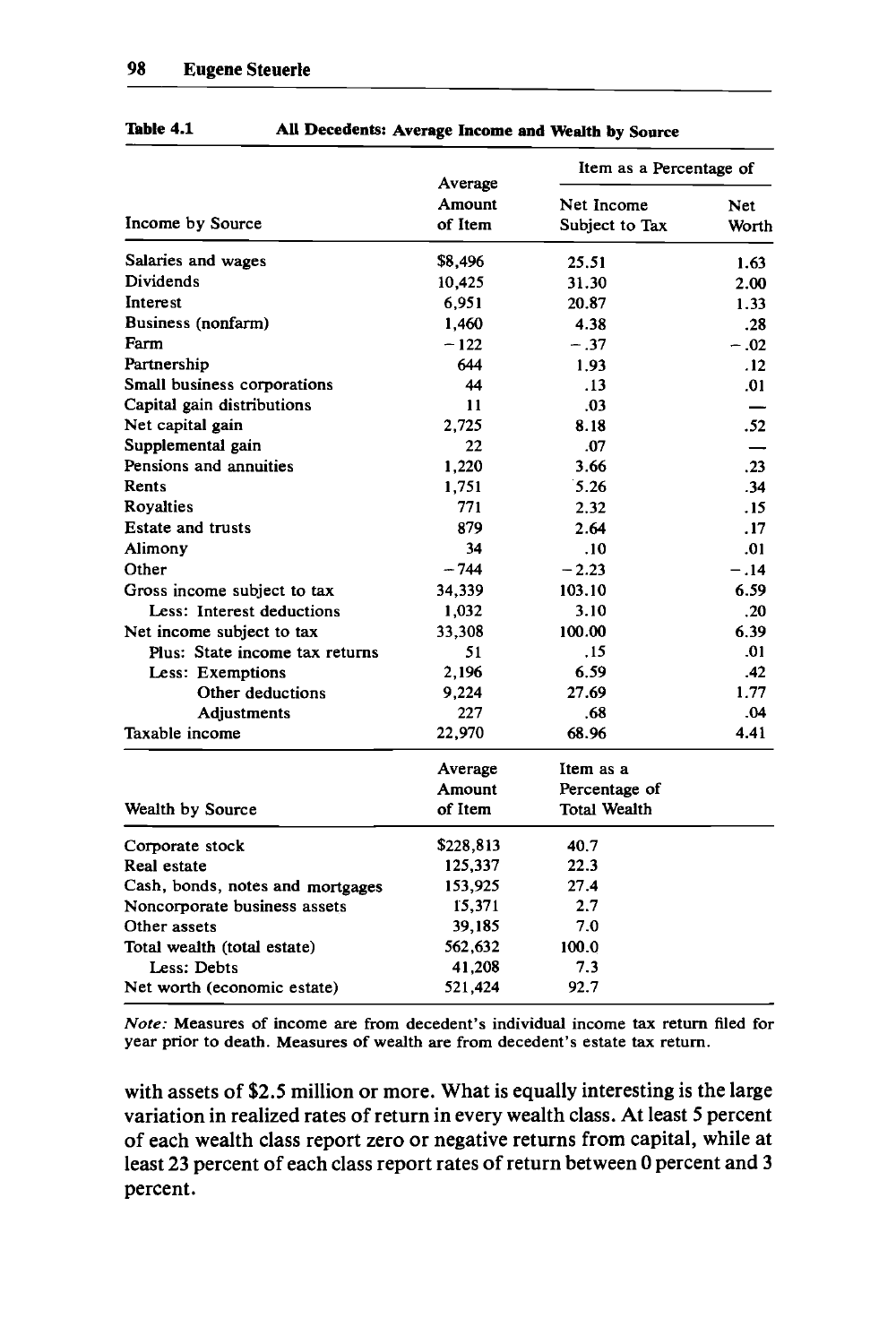|                               |                 |                   | Average<br>Gross<br>Capital<br>Income | <b>Gross Capital</b><br>Income as a<br>Percentage of<br>Wealth | Gross Capital Income Subject to Tax as a Percentage of Wealth |         |                            |                 |         |                                   |  |
|-------------------------------|-----------------|-------------------|---------------------------------------|----------------------------------------------------------------|---------------------------------------------------------------|---------|----------------------------|-----------------|---------|-----------------------------------|--|
|                               |                 |                   |                                       |                                                                | Zero or Negative                                              |         |                            | Under 3 Percent |         |                                   |  |
| Size of Wealth                | Total<br>Number | Average<br>Wealth |                                       |                                                                | Number                                                        | Wealth  | Gross<br>Capital<br>Income | Number          | Wealth  | <b>Gross</b><br>Capital<br>Income |  |
| Under \$100,000               | 519             | 72                | 9                                     | 12.4                                                           | 41                                                            | 3,269   | $-43$                      | 120             | 9.620   | 140                               |  |
| \$100,000 under \$250,000     | 980             | 164               | 10                                    | 6.1                                                            | 66                                                            | 10,460  | $-140$                     | 263             | 42,429  | 547                               |  |
| \$250,000 under \$500,000     | 445             | 344               | 20                                    | 5.9                                                            | 22                                                            | 7,597   | $-139$                     | 102             | 35,261  | 532                               |  |
| \$500,000 under \$1,000,000   | 668             | 675               | 34                                    | 5.1                                                            | 39                                                            | 25,608  | $-775$                     | 168             | 114,206 | 1,273                             |  |
| \$1,000,000 under \$2,500,000 | 255             | 1.458             | 70                                    | 4.8                                                            | 18                                                            | 25,638  | $-144$                     | 75              | 110.868 | 1.656                             |  |
| \$2,500,000 or more           | 57              | 8,272             | 183                                   | 2.2                                                            | 9                                                             | 48,197  | $-578$                     | 23              | 314,916 | 1,211                             |  |
| All decedents                 | 2.924           | 563               | 26                                    | 4.5                                                            | 195                                                           | 120,770 | $-2.116$                   | 751             | 627.302 | 5.361                             |  |

#### **Table 4.2** *AU* **Decedents: Gross Capital Income Subject to Tax as a Percentage of Wealth (amounts in thousands of dollars)**

Gross Capital Income Subject to Tax as a Percentage of Wealth (continued)

|                               | 3 Percent under 5 Percent |         |                            | 5 Percent under 7 Percent |         |                            | 7 Percent under 10 Percent |         |                            |
|-------------------------------|---------------------------|---------|----------------------------|---------------------------|---------|----------------------------|----------------------------|---------|----------------------------|
| Size of Wealth                | Number                    | Wealth  | Gross<br>Capital<br>Income | Number                    | Wealth  | Gross<br>Capital<br>Income | Number                     | Wealth  | Gross<br>Capital<br>Income |
| Under \$100,000               | 99                        | 7.930   | 315                        | 57                        | 4.340   | 260                        | 48                         | 3.850   | 331                        |
| \$100,000 under \$250,000     | 235                       | 39.291  | 1.541                      | 161                       | 27.583  | 1,623                      | 98                         | 15,943  | 1,360                      |
| \$250,000 under \$500,000     | 109                       | 37.055  | 1.487                      | 92                        | 31,282  | 1,808                      | 54                         | 18.931  | 1,575                      |
| \$500,000 under \$1,000,000   | 204                       | 139,757 | 5.692                      | 119                       | 78,818  | 4,628                      | 70                         | 47,243  | 3,852                      |
| \$1,000,000 under \$2,500,000 | 93                        | 134.038 | 5.337                      | 29                        | 41,848  | 2.436                      | 22                         | 32,441  | 2,618                      |
| \$2,500,000 or more           | 14                        | 71.788  | 2.591                      | 7                         | 24,838  | 1,462                      | 2                          | 6.128   | 507                        |
| All decedents                 | 754                       | 429,860 | 16.964                     | 465                       | 208,707 | 12,216                     | 294                        | 124,534 | 10,244                     |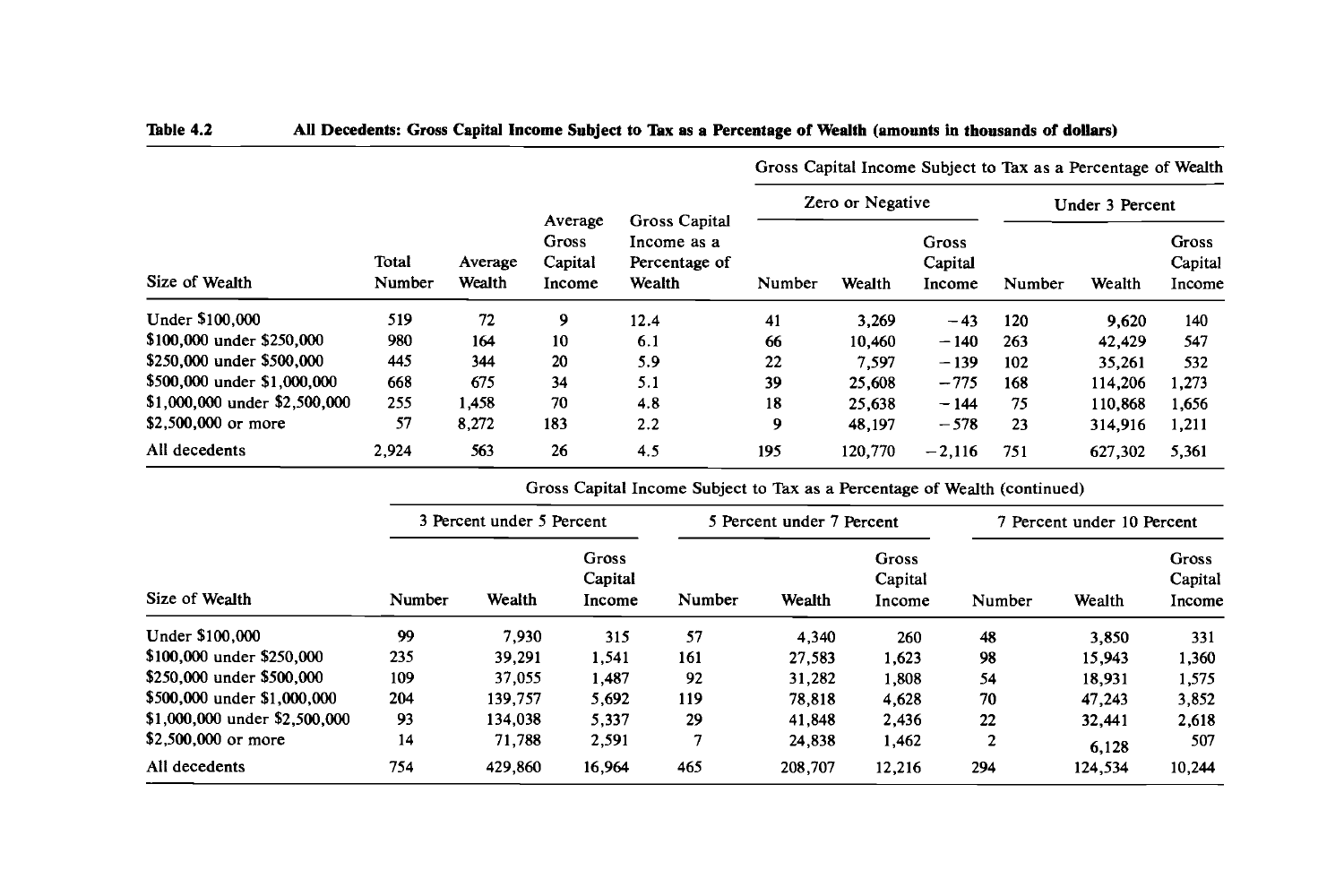#### **Table 4.2** (continued)

|                               |        | 10 Percent under 15 Percent |                            |        | 15 Percent or More |                                   |  |
|-------------------------------|--------|-----------------------------|----------------------------|--------|--------------------|-----------------------------------|--|
| Size of Wealth                | Number | Wealth                      | Gross<br>Capital<br>Income | Number | Wealth             | <b>Gross</b><br>Capital<br>Income |  |
| Under \$100,000               | 42     | 2,968                       | 358                        | 112    | 5,192              | 3,237                             |  |
| \$100,000 under \$250,000     | 81     | 13,338                      | 1,579                      | 76     | 11,969             | 3,232                             |  |
| \$250,000 under \$500,000     | 40     | 14,490                      | 1,716                      | 26     | 8,398              | 1.916                             |  |
| \$500,000 under \$1,000,000   | 39     | 25,314                      | 3,059                      | 29     | 19,720             | 4.627                             |  |
| \$1,000,000 under \$2,500,000 | 11     | 17,137                      | 1,925                      |        | 9,790              | 3.999                             |  |
| \$2,500,000 or more           |        |                             |                            | 2      | 5,645              | 1.751                             |  |
| All decedents                 | 213    | 73.247                      | 8,636                      | 252    | 60,716             | 18,761                            |  |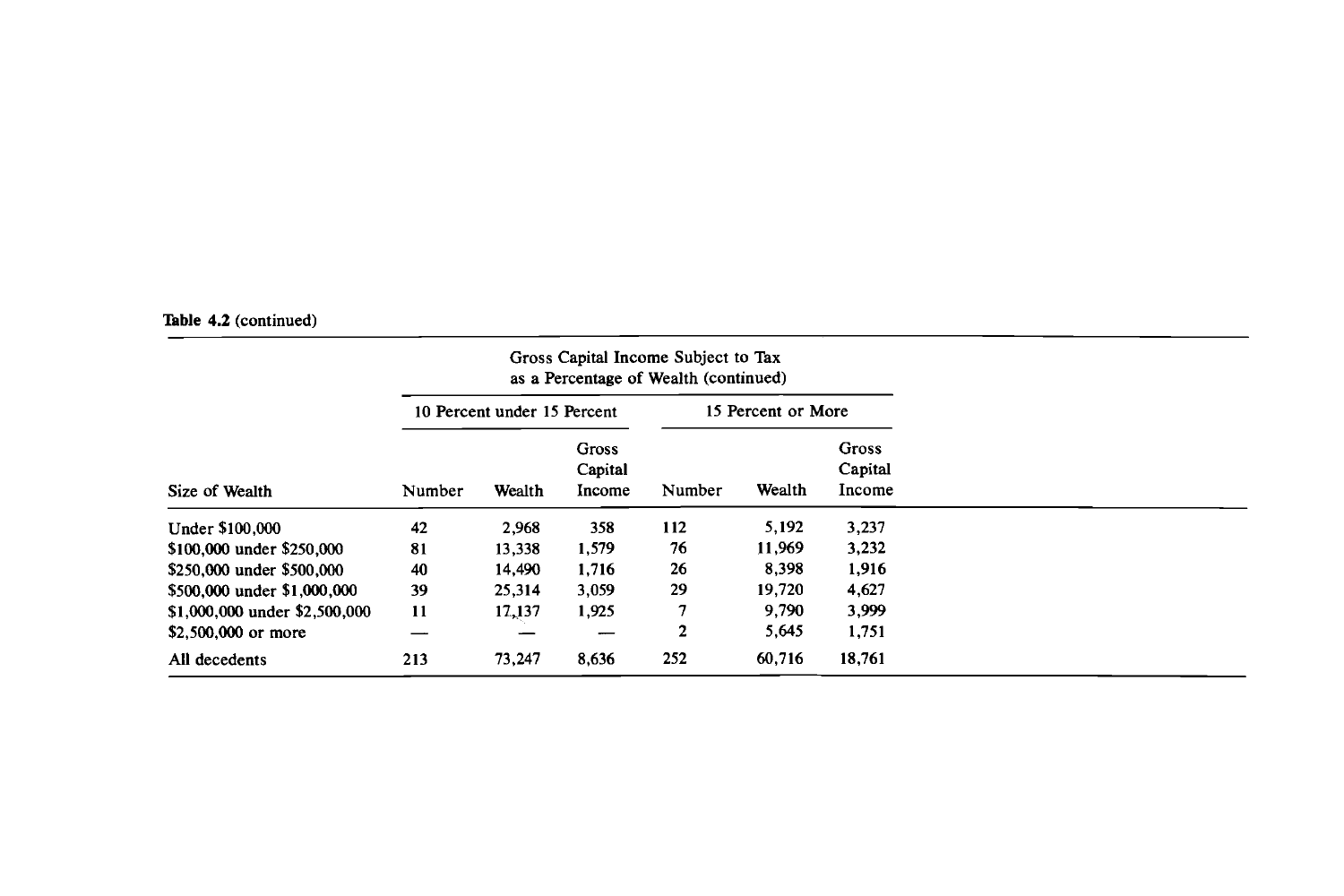Rates of return of 10 percent or more are reported by 30 percent of the lowest-wealth class, with the proportion dropping to 4 percent for those with assets of \$2.5 million or more. A separate analysis (not shown in the tables) was made on persons reporting unusually high rates of return. Capital gains were only a minor factor in explaining these rates; dividend and interest income, on the other hand, were implausibly high relative to total assets. Problems of accounting period differences or estate tax valuation are probably most significant for this group. That is, either many of these persons underreport wealth, or they transfer or consume wealth between accounting periods.

In table 4.3 we turn to a sample of beneficiaries other than surviving spouses, and compare the change in reported capital income between 1975 and 1978 to the amount of inheritance received in 1976 or 1977. Table 4.3 does not show any strong relationship between amount of inheritance and realized rate of return, but it does show striking differences within inheritance classes. In each class (except one class with a sample size of three), between 17 percent and 32 percent of all inheritors actually show a negative or zero change in gross capital income subject to tax. On the other hand, about 12 percent of those with inheritances under \$250,000 and 7 percent of those with inheritances over **\$250,000** show a change in capital income that was equal to 20 percent or more of the recorded change in wealth.

Since reported capital income would normally increase over time regardless of inheritances, the number of inheritors reporting low or negative amounts of change becomes even more striking. Between 1975 and 1978, the average individual income tax return showed an increase of about 27 percent (from \$1,752 to \$2,218) in reported capital income, as contrasted with a 69 percent increase (from \$12,792 to \$21,562) for our sample (see table 4.4). If the change in interest rates, dividend rates, and growth in wealth in the economy were to have approximately equal effect on realized returns for both groups, capital income of inheritors also would have grown by 27 percent in absence of the inheritances. Thirtynine percent (27 percent/69 percent) of the increase in reported capital income would then be attributable to factors other than the inheritances themselves.

Although table 4.3 shows little difference in realized rates of return across inheritors by size of inheritance, table 4.5 provides some explanation. The ratio of the change in income to change in wealth is shown to decline significantly with an increase in the amount of capital income reported prior to the receipt of the inheritance. That is, beneficiaries with substantial amounts of realized income from wealth prior to the receipt of their inheritances were much quicker to convert their inheritances into assets for which the rate of income recognition would be low. Three consistent explanations can be offered for such behavior: (1) those with more capital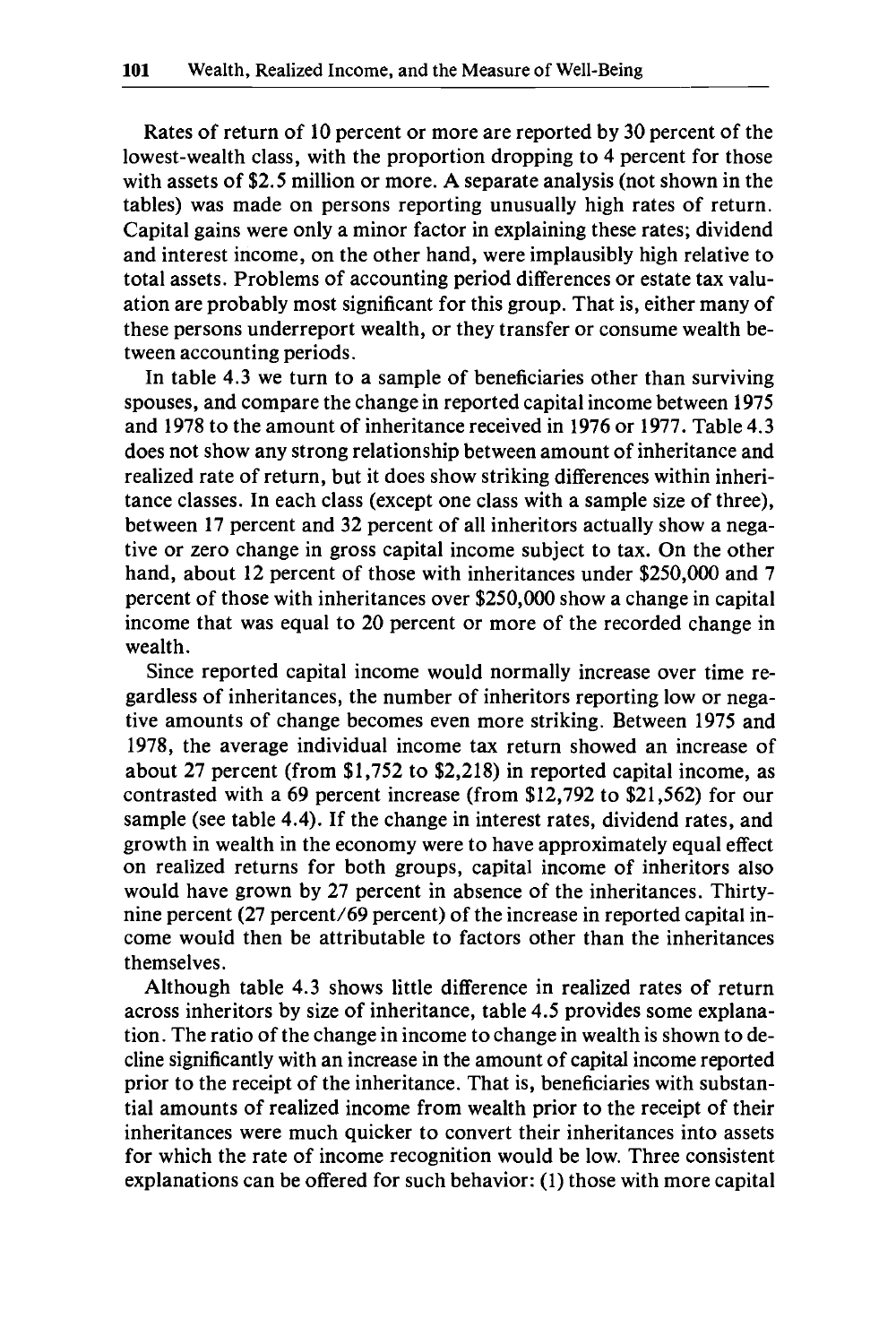|                               |                                                                              | Gross Capital Income<br>Subject to Tax |             | Change in             |                         |                                   | Income Change |  |  |  |
|-------------------------------|------------------------------------------------------------------------------|----------------------------------------|-------------|-----------------------|-------------------------|-----------------------------------|---------------|--|--|--|
| Size of Inheritance           | Number of<br><b>Beneficiaries</b>                                            | 1975                                   | 1978        | Income<br>$1975 - 78$ | Inheritance<br>Received | as a Percentage of<br>Inheritance |               |  |  |  |
| Under \$100,000               | 751                                                                          | 7,427,011                              | 10,161,407  | 2.734,396             | 52,935,141              | 5.17                              |               |  |  |  |
| \$100,000 under \$250,000     | 521                                                                          | 7,693,609                              | 11,823,199  | 4,129,590             | 80,309,871              | 5.14                              |               |  |  |  |
| \$250,000 under \$500,000     | 134                                                                          | 1,615,962                              | 5,603,513   | 3,987,551             | 45,671,922              | 8.73                              |               |  |  |  |
| \$500,000 under \$1,000,000   | 42                                                                           | 1,506,610                              | 2,874,181   | 1,367,571             | 28,563,514              | 4.79                              |               |  |  |  |
| \$1,000,000 under \$2,500,000 | 3                                                                            | 318,062                                | 823,375     | 505,313               | 3,603,179               | 14.02                             |               |  |  |  |
| \$2,500,000 or more           |                                                                              |                                        |             |                       |                         |                                   |               |  |  |  |
| <b>TOTAL</b>                  | 1,451                                                                        | 18,561,254                             | 31,285,675  | 12,724,421            | 211,083,627             | 6.03                              |               |  |  |  |
|                               | Change in Gross Capital Income Subject to Tax as a Percentage of Inheritance |                                        |             |                       |                         |                                   |               |  |  |  |
|                               |                                                                              | Zero or Negative                       |             | Under 5 Percent       |                         |                                   |               |  |  |  |
|                               | Number of                                                                    | Change in                              | Inheritance | Number of             | Change in               |                                   | Inheritance   |  |  |  |
| Size of Inheritance           | <b>Beneficiaries</b>                                                         | Income                                 | Received    | <b>Beneficiaries</b>  | Income                  |                                   | Received      |  |  |  |
| Under \$100,000               | 242                                                                          | $-2,854,798$                           | 16,997,682  | 148                   | 294,188                 |                                   | 10,248,779    |  |  |  |
| \$100,000 under \$250,000     | 157                                                                          | $-2,079,446$                           | 23,213,559  | 122                   | 573,490                 |                                   | 19,487,771    |  |  |  |
| \$250,000 under \$500,000     | 31                                                                           | $-371,890$                             | 10,784,633  | 44                    | 434,550                 |                                   | 14,924,315    |  |  |  |
| \$500,000 under \$1,000,000   |                                                                              | $-43,158$                              | 5,002,242   | 21                    | 363,306                 |                                   | 14,293,016    |  |  |  |
| \$1,000,000 under \$2,500,000 |                                                                              |                                        |             |                       |                         |                                   |               |  |  |  |
| \$2,500,000 or more           |                                                                              |                                        |             |                       |                         |                                   |               |  |  |  |

5,349,292 55,998,116 335

1,665,534 58,953,881

#### **Table 4.3 Change in Gross Capital Income Subject to Tax as a Percentage of Inheritance Received (amounts in dollars)**

 $- 5,349,292$ 

437

TOTAL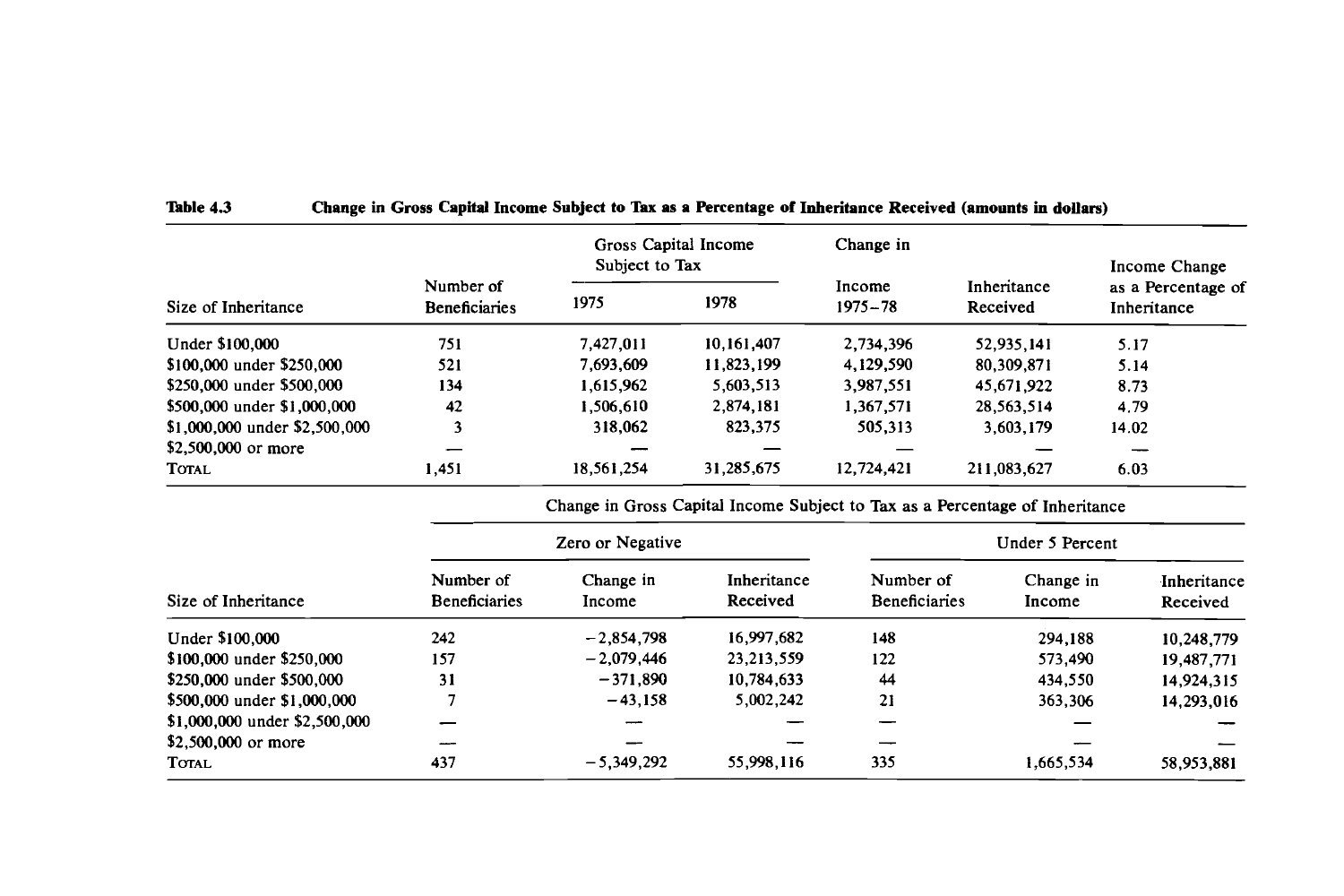|                               |                                   | 5 Percent under 10 Percent |                         | 10 Percent under 15 Percent       |                     |                         |  |
|-------------------------------|-----------------------------------|----------------------------|-------------------------|-----------------------------------|---------------------|-------------------------|--|
| Size of Inheritance           | Number of<br><b>Beneficiaries</b> | Change in<br>Income        | Inheritance<br>Received | Number of<br><b>Beneficiaries</b> | Change in<br>Income | Inheritance<br>Received |  |
| Under \$100,000               | 139                               | 759.489                    | 10.184,132              | 75                                | 659,587             | 5,436,714               |  |
| \$100,000 under \$250,000     | 110                               | 1.314.997                  | 17.805.773              | 56                                | 1.050.233           | 8,529,982               |  |
| \$250,000 under \$500,000     | 34                                | 801.092                    | 11,374,375              | 10                                | 378.947             | 3,435,351               |  |
| \$500,000 under \$1,000,000   | 8                                 | 364,623                    | 5,392,852               |                                   | 211,936             | 1,879,189               |  |
| \$1,000,000 under \$2,500,000 |                                   | 152.494                    | 2.465,985               |                                   |                     |                         |  |
| \$2,500,000 or more           |                                   |                            |                         |                                   |                     |                         |  |
| TOTAL                         | 293                               | 3.392.695                  | 47.223.117              | 144                               | 2.300,703           | 19, 281, 236            |  |

Change in Gross Capital Income Subject to Tax as a Percentage **of** Inheritance (continued)

Change in Gross Capital Income Subject to Tax as a Percentage **of** Inheritance (continued)

|                               |                                   | 15 Percent under 20 Percent |                         | 20 Percent under 30 Percent       |                     |                         |  |
|-------------------------------|-----------------------------------|-----------------------------|-------------------------|-----------------------------------|---------------------|-------------------------|--|
| Size of Inheritance           | Number of<br><b>Beneficiaries</b> | Change in<br>Income         | Inheritance<br>Received | Number of<br><b>Beneficiaries</b> | Change in<br>Income | Inheritance<br>Received |  |
| Under \$100,000               | 34                                | 405.801                     | 2,355,276               | 43                                | 755.138             | 3,085,816               |  |
| \$100,000 under \$250,000     | 34                                | 908,818                     | 5.262,143               | 18                                | 630.784             | 2,618,485               |  |
| \$250,000 under 500,000       | 6                                 | 317,876                     | 1.821.144               |                                   | 223.257             | 1,022,271               |  |
| \$500,000 under \$1,000,000   |                                   |                             |                         |                                   | 314,545             | 1.468.956               |  |
| \$1,000,000 under \$2,500,000 |                                   |                             |                         |                                   |                     |                         |  |
| $$2,500,000$ or more          |                                   |                             |                         |                                   |                     |                         |  |
| <b>TOTAL</b>                  | 74                                | 1,632,495                   | 9.438.563               | 66                                | 1.923.724           | 8,205,528               |  |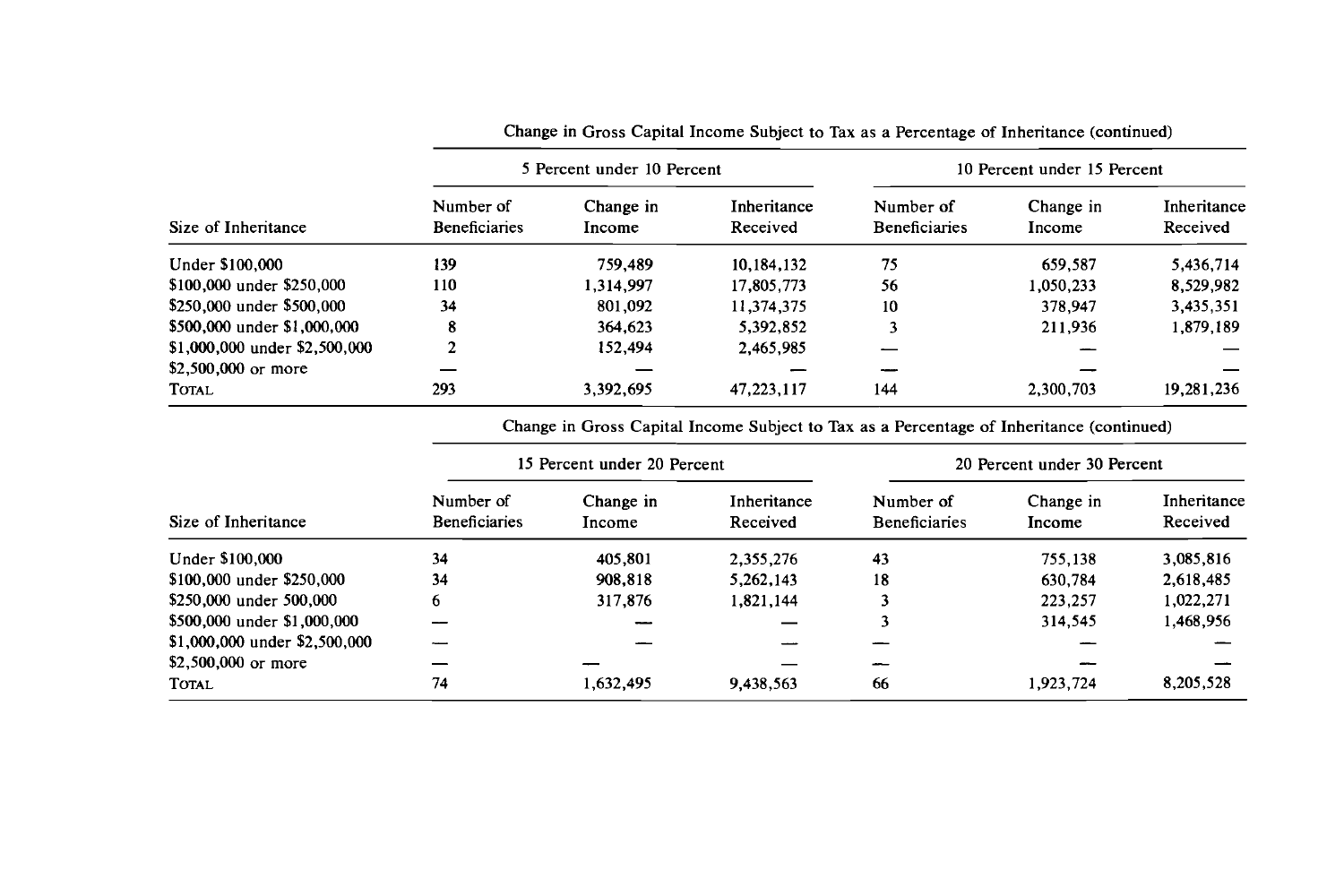#### **Table 4.3 (continued)**

|                               | Change in Gross Capital Income Subject<br>as a Percentage of Inheritance<br>(continued) | to Tax                 |                         |  |  |
|-------------------------------|-----------------------------------------------------------------------------------------|------------------------|-------------------------|--|--|
|                               |                                                                                         | 30 Percent or More     |                         |  |  |
| Size of Inheritance           | Number of<br><b>Beneficiaries</b>                                                       | Change<br>in<br>Income | Inheritance<br>Received |  |  |
| Under \$100,000               | 70                                                                                      | 2,714,991              | 4,626,742               |  |  |
| \$100,000 under \$250,000     | 24                                                                                      | 1,730,714              | 3,392,158               |  |  |
| \$250,000 under \$500,000     | 6                                                                                       | 2,203,719              | 2,309,833               |  |  |
| \$500,000 under \$1,000,000   | $\overline{c}$                                                                          | 509,138                | 1,654,453               |  |  |
| \$1,000,000 under \$2,500,000 |                                                                                         |                        |                         |  |  |
| \$2,500,000 or more           |                                                                                         |                        |                         |  |  |
| <b>TOTAL</b>                  | 102                                                                                     | 7,158,562              | 11,983,186              |  |  |

~ ~~ ~~~

*Note:* **Table includes beneficiaries other than surviving spouses.**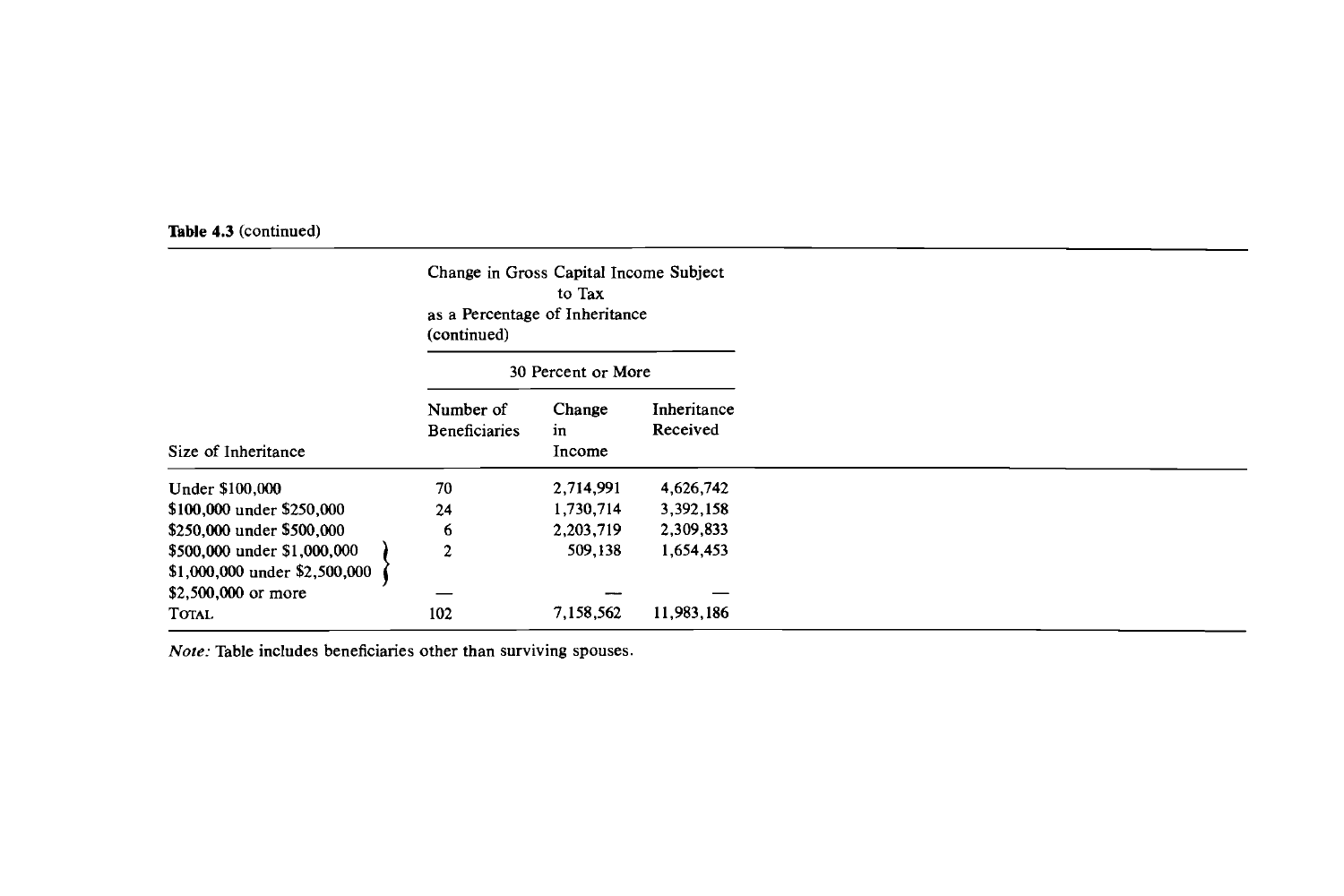|                                        | All Individual<br>Income Tax Returns |       | <b>Beneficiaries Other</b><br>Than Surviving<br><b>Spouses</b> |        |  |
|----------------------------------------|--------------------------------------|-------|----------------------------------------------------------------|--------|--|
| Item                                   | 1975                                 | 1978  | 1975                                                           | 1978   |  |
| Dividends                              | 266                                  | 336   | 3,807                                                          | 7,344  |  |
| Interest                               | 528                                  | 682   | 2.427                                                          | 4,810  |  |
| <b>Business</b>                        | 679                                  | 829   | 2,627                                                          | 3,767  |  |
| Capital and other gains                | 185                                  | 273   | 1,748                                                          | 2,493  |  |
| Rents and royalties                    | 63                                   | 64    | 1.566                                                          | 1,587  |  |
| Estates and trusts                     | 31                                   | 34    | 617                                                            | 1,560  |  |
| Gross capital income<br>subject to tax | 1.752                                | 2,218 | 12,792                                                         | 21,561 |  |
| Less: Interest deductions              | 473                                  | 676   | 1.675                                                          | 2.357  |  |
| Net capital income subject<br>to tax   | 1,279                                | 1,542 | 11,117                                                         | 19,205 |  |

#### **Table 4.4 Average Net Capital Income Subject to Tax, 1975 and 1978**

*Sources:* **For all returns, Statistics of Income, Individual Income Tax Returns for 1975 and 1978. For beneficiaries, all identifiable beneficiaries (included in the subject study) who received benefits of** *\$50,000* **or more and who filed income tax returns for** *borh* **1975 and 1978.** 

income in **1975** faced higher marginal tax rates and therefore had more of an incentive to convert or hold their inheritances in the form of preferred assets; (2) those with greater amounts of capital income were more likely to be savers and accumulators and, in any case, would be less likely to need the income from their inheritances for near-term consumption purposes; (3) many of those owning substantial amounts of capital would already be engaged in tax-induced portfolio shifting and have access to investment advice, whereas inheritors without previous wealth accumulation more likely would react only with a significant time lag to the tax incentives to hold preferred assets.

Since the realized rate of return declines with an increase in **1975** capital income, it should not surprise us that the percentage of returns showing a negative or zero change in capital income would actually rise with an increase in **1975** capital income. In fact, if one calculates returns reporting negative or zero changes in income as a percentage of total returns with similar amounts of **1975** capital income, a type of U-shaped curve emerges. At the bottom, **40** percent of those reporting zero or negative **1975** capital income show even more negative capital income by **1978** after receiving inheritances of **\$50,000** or more. In the middle, those with \$5,000 to **\$7,500** in **1975** capital income have the smallest percentage of returns, **17** percent, showing a negative change after receiving their inheritance. At the top, **49** percent of those with **\$lOO,OOO** or more of **1975** capital income show less (or the same) capital income in **1978.**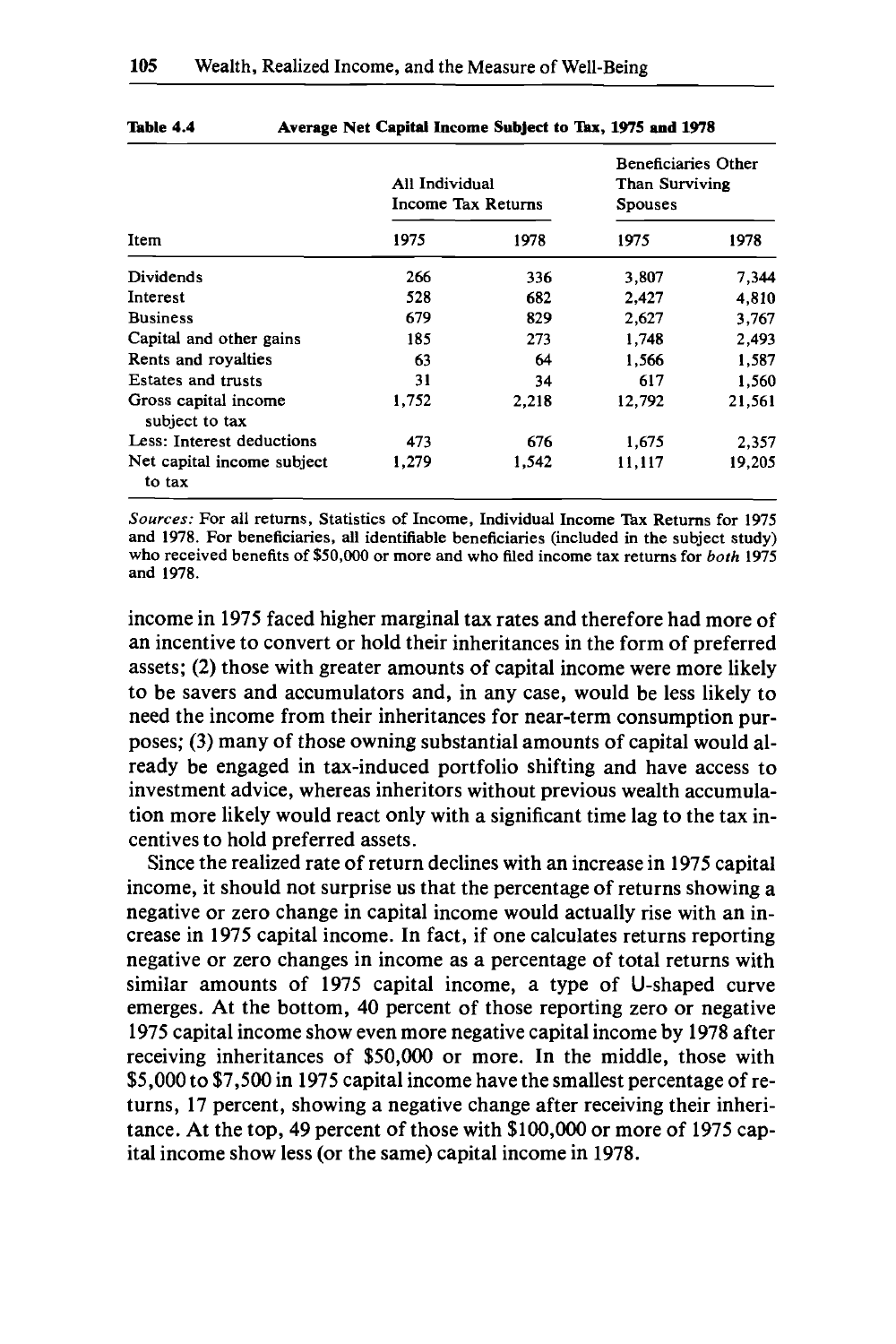| Size of Gross Capital Income<br>Subject to Tax in 1975 | Number of<br><b>Beneficiaries</b> | Change in<br>Income<br>$1975 - 78$ | Inheritance<br>Received | Income<br>Change as a<br>Percentage<br>of<br>Inheritance |                                                                              | Change in Gross Capital Income Subject to<br>Tax as a Percentage of Inheritance |             |  |  |
|--------------------------------------------------------|-----------------------------------|------------------------------------|-------------------------|----------------------------------------------------------|------------------------------------------------------------------------------|---------------------------------------------------------------------------------|-------------|--|--|
|                                                        |                                   |                                    |                         |                                                          | Zero or Negative                                                             |                                                                                 |             |  |  |
|                                                        |                                   |                                    |                         |                                                          | Number of<br><b>Beneficiaries</b>                                            | Change in<br>Income                                                             | Inheritance |  |  |
| Zero or negative                                       | 200                               | 3,564,235                          | 25,426,276              | 14.02                                                    | 79                                                                           | $-316,980$                                                                      | 8,468,557   |  |  |
| \$1 under \$2,500                                      | 473                               | 2,716,533                          | 56,089,179              | 4.84                                                     | 132                                                                          | $-271,430$                                                                      | 15,089,443  |  |  |
| \$2,500 under \$5,000                                  | 157                               | 1,393,149                          | 21,812,321              | 6.39                                                     | 32                                                                           | $-138,315$                                                                      | 4,426,021   |  |  |
| \$5,000 under \$7,500                                  | 99                                | 1,470,276                          | 16,256,501              | 9.04                                                     | 17                                                                           | $-13,640$                                                                       | 1,883,314   |  |  |
| \$7,500 under \$10,000                                 | 72                                | 593,570                            | 9,403,363               | 6.31                                                     | 17                                                                           | $-74,386$                                                                       | 1,776,119   |  |  |
| \$10,000 under \$15,000                                | 100                               | 955,851                            | 14,614,693              | 6.54                                                     | 26                                                                           | $-279,450$                                                                      | 3,622,226   |  |  |
| \$15,000 under \$20,000                                | 71                                | 687,683                            | 12,707,604              | 5.41                                                     | 18                                                                           | $-246,667$                                                                      | 3,157,892   |  |  |
| \$20,000 under \$30,000                                | 88                                | 606,954                            | 16,417,317              | 3.70                                                     | 33                                                                           | $-610.026$                                                                      | 5,549,910   |  |  |
| \$30,000 under \$50,000                                | 78                                | 74,003                             | 12,597,643              | .59                                                      | 35                                                                           | $-752,210$                                                                      | 4,469,510   |  |  |
| \$50,000 under \$100,000                               | 76                                | 740,300                            | 14, 293, 421            | 5.18                                                     | 30                                                                           | $-1,086,604$                                                                    | 3,856,196   |  |  |
| \$100,000 or more                                      | 37                                | $-78,133$                          | 11,465,309              | $-.68$                                                   | 18                                                                           | $-1,559,584$                                                                    | 3,968,928   |  |  |
| <b>TOTAL</b>                                           | 1,451                             | 12,724,421                         | 211,083,627             | 6.03                                                     | 437                                                                          | $-5,349,929$                                                                    | 55,998,116  |  |  |
|                                                        |                                   |                                    |                         |                                                          | Change in Gross Capital Income Subject to Tax as a Percentage of Inheritance |                                                                                 |             |  |  |
|                                                        |                                   | Under 5 Percent                    |                         |                                                          | 5 Percent under 10 Percent                                                   |                                                                                 |             |  |  |

#### **Table 4.5 Change in Gross Capital Income Subject to**  *p8* **a Percentage of Inheritance Received by Size of Gross Capital Income Subject to** 'hx **(amounts in dollars)**

| Size of Gross Capital Income<br>Subject to Tax in 1975 | Number of<br><b>Beneficiaries</b> | Change in<br>Income | Inheritance | Number of<br><b>Beneficiaries</b> | Change in<br>Income | Inheritance |  |
|--------------------------------------------------------|-----------------------------------|---------------------|-------------|-----------------------------------|---------------------|-------------|--|
| Zero or negative                                       | 33                                | 208,051             | 6.138.233   | 24                                | 226,315             | 3.204.985   |  |
| \$1 under \$2,500                                      | 150                               | 537,712             | 19.387.097  | 113                               | 939.439             | 13,784,498  |  |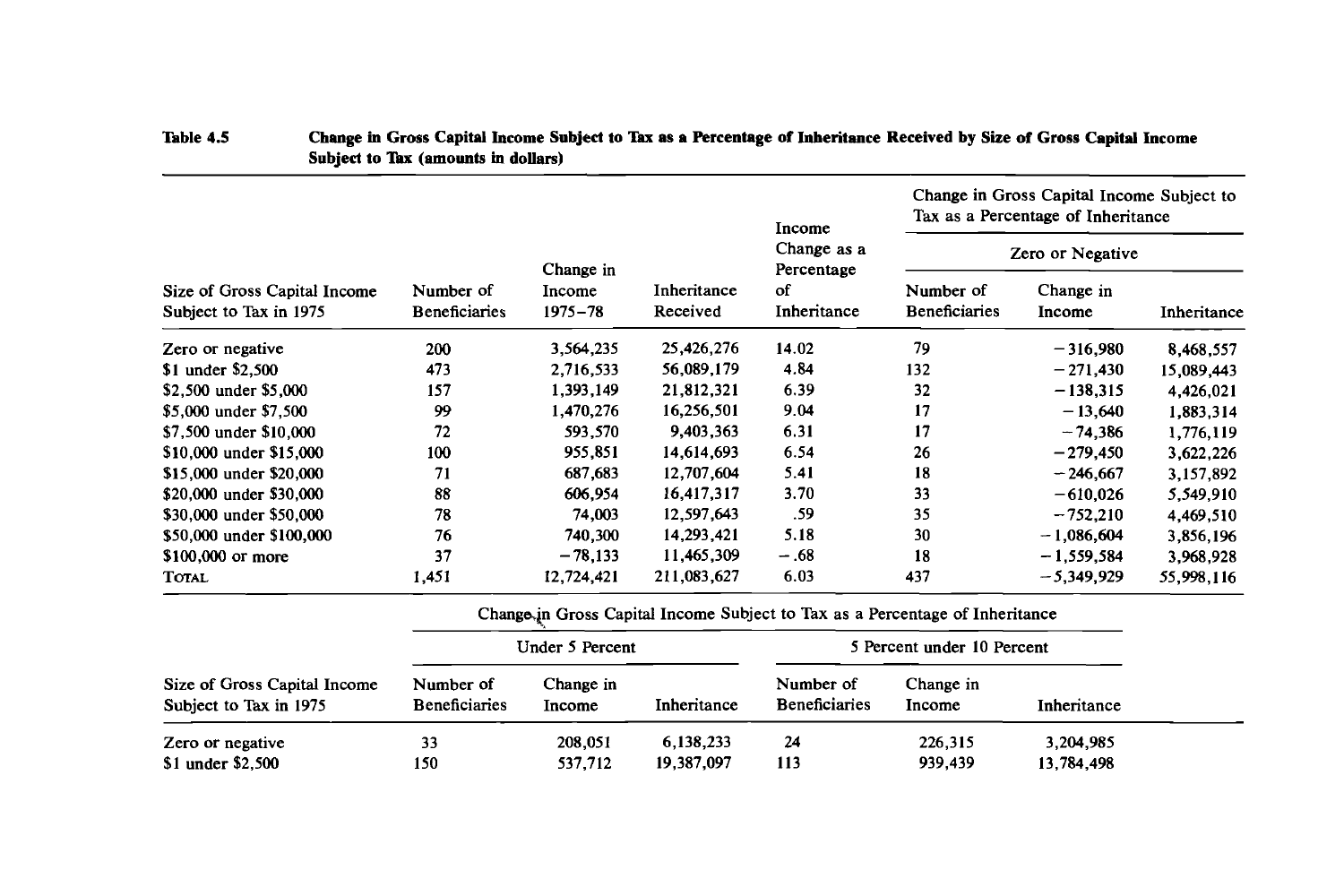| \$2,500 under \$5,000    | 48  | 217.505   | 7.286,223  | 41  | 395.684   | 5,383,093   |
|--------------------------|-----|-----------|------------|-----|-----------|-------------|
| \$5,000 under \$7,500    | 27  | 150.513   | 5,308,098  | 30  | 432,486   | 6, 122, 792 |
| \$7,500 under \$10,000   | 17  | 81,559    | 2,987,902  | 13  | 140,136   | 1.181.693   |
| \$10,000 under \$15,000  | 19  | 116.850   | 4,030,581  | 21  | 215,045   | 2.975.436   |
| \$15,000 under \$20,000  | 13  | 119.533   | 3.880.828  | 15  | 247,900   | 3.342.123   |
| \$20,000 under \$30,000  | 13  | 127,667   | 4.995,503  | 11  | 139,487   | 1.676.855   |
| \$30,000 under \$50,000  | 9   | 40.151    | 2,309,102  | 13  | 267,703   | 3.577.919   |
| \$50,000 under \$100,000 |     | 24,356    | 826.337    | 12  | 388.500   | 5.273.723   |
| \$100,000 or more        |     | 41.637    | 1,803,977  |     |           |             |
| <b>TOTAL</b>             | 335 | 1,665,534 | 58,953,881 | 293 | 3,392,695 | 47,223,117  |

Change in Gross Capital Income Subject to Tax as a Percentage of Inheritance (continued)

|                                                        | 10 Percent under 15 Percent       |                     |             | 15 Percent under 20 Percent       |                     |             |  |
|--------------------------------------------------------|-----------------------------------|---------------------|-------------|-----------------------------------|---------------------|-------------|--|
| Size of Gross Capital Income<br>Subject to Tax in 1975 | Number of<br><b>Beneficiaries</b> | Change in<br>Income | Inheritance | Number of<br><b>Beneficiaries</b> | Change in<br>Income | Inheritance |  |
| Zero or negative                                       | 19                                | 204,710             | 1,687.495   | 17                                | 379,479             | 5.173.664   |  |
| $$1$ under $$2,500$                                    | 37                                | 481,917             | 3.993.123   | 14                                | 264,787             | 1.537.155   |  |
| \$2,500 under \$5,000                                  | 18                                | 351,585             | 3,107,855   | 4                                 | 96.429              | 581.104     |  |
| \$5,000 under \$7,500                                  | 11                                | 143,625             | 1,196.516   | 6                                 | 101,321             | 569,838     |  |
| \$7,500 under \$10,000                                 | 11                                | 226,457             | 1,757,583   | 8                                 | 100,420             | 579,802     |  |
| \$10,000 under \$15,000                                | 12                                | 157,298             | 1,378,723   | 5                                 | 113,922             | 641,633     |  |
| \$15,000 under \$20,000                                | 7                                 | 82.745              | 726.400     | 5                                 | 107.443             | 571,237     |  |
| \$20,000 under \$30,000                                | 12                                | 247,563             | 2,036,655   | 5                                 | 147,587             | 899.864     |  |
| \$30,000 under \$50,000                                | 5                                 | 82.683              | 689.505     | 5                                 | 122,043             | 736.769     |  |
| \$50,000 under \$100,000                               |                                   | 184,108             | 1,541,160   | 5                                 | 199.064             | 1,147,497   |  |
| \$100,000 or more                                      | 5                                 | 138.012             | 1,166,221   |                                   |                     |             |  |
| <b>TOTAL</b>                                           | 144                               | 2,300,703           | 19.281.236  | 74                                | 1.632,495           | 9.438,563   |  |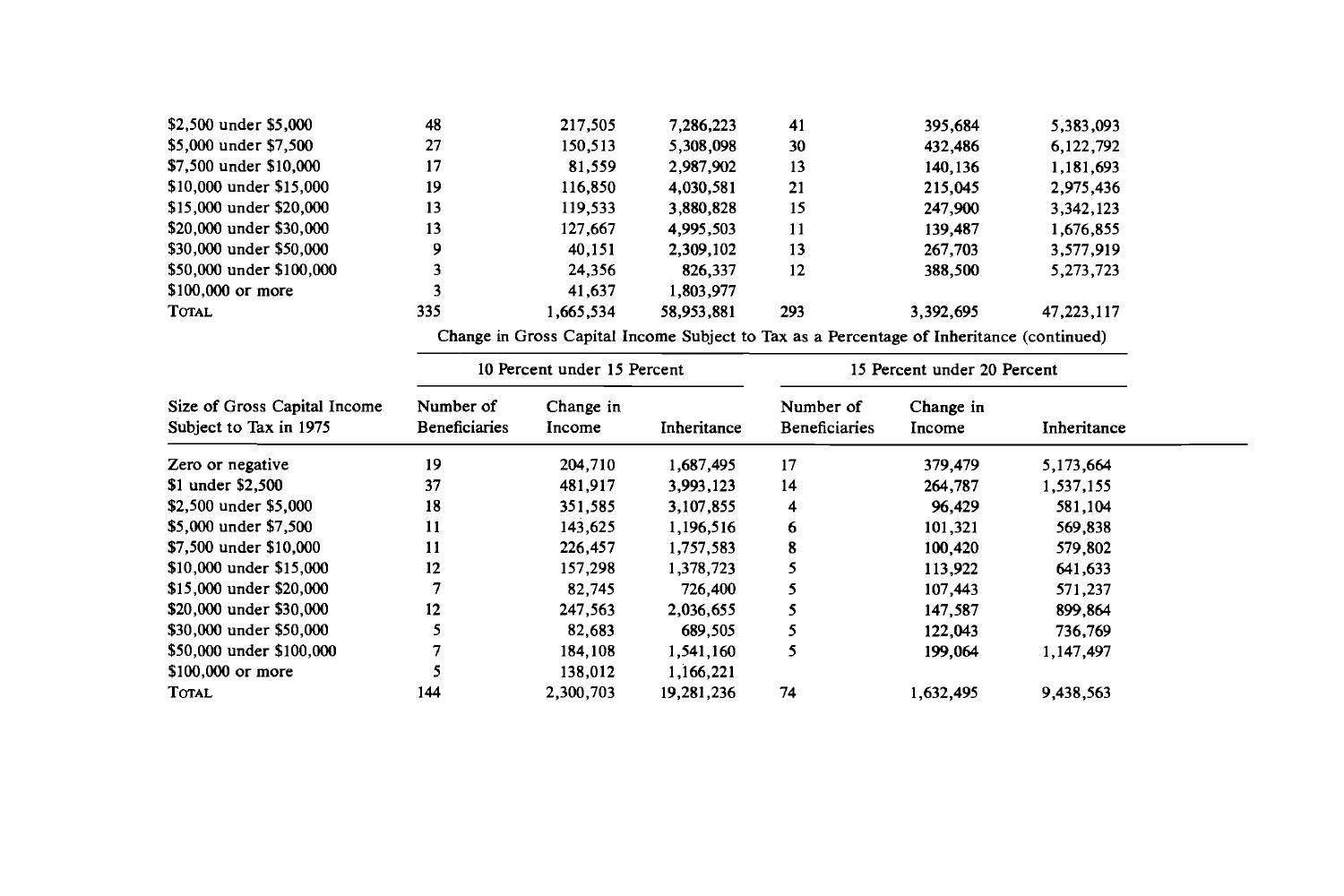#### Table **4.5** (continued)

|                                                        | Change in Gross Capital Income Subject to Tax as a Percentage of Inheritance (continued) |                             |             |                                   |                     |             |  |
|--------------------------------------------------------|------------------------------------------------------------------------------------------|-----------------------------|-------------|-----------------------------------|---------------------|-------------|--|
| Size of Gross Capital Income<br>Subject to Tax in 1975 |                                                                                          | 20 Percent under 30 Percent |             |                                   | 30 Percent or More  |             |  |
|                                                        | Number of<br><b>Beneficiaries</b>                                                        | Change in<br>Income         | Inheritance | Number of<br><b>Beneficiaries</b> | Change in<br>Income | Inheritance |  |
| Zero or negative                                       | 10                                                                                       | 218,827                     | 933,155     | 18                                | 2,643,833           | 2,820,187   |  |
| \$1 under \$2,500                                      | 14                                                                                       | 295,789                     | 1.250.384   | 13                                | 468,319             | 1,047,479   |  |
| \$2,500 under \$5,000                                  |                                                                                          | 122,746                     | 478,890     | 9                                 | 347,515             | 729,135     |  |
| \$5,000 under \$7,500                                  |                                                                                          | 45,482                      | 186,458     | 6                                 | 610,489             | 989,485     |  |
| \$7,500 under \$10,000                                 |                                                                                          | 76,600                      | 308,113     |                                   | 42,784              | 112,151     |  |
| \$10,000 under \$15,000                                | 8                                                                                        | 277,136                     | 1,235,791   | 9                                 | 355,050             | 730,303     |  |
| \$15,000 under \$20,000                                |                                                                                          | 83,809                      | 304,938     | 9                                 | 292,920             | 724,186     |  |
| \$20,000 under \$30,000                                |                                                                                          | 195,190                     | 836,729     |                                   | 359,486             | 511.801     |  |
| \$30,000 under \$50,000                                |                                                                                          | 80,009                      | 293,482     | 8                                 | 233,624             | 521,356     |  |
| \$50,000 under \$100,000                               |                                                                                          | 213,591                     | 898.632     | 14                                | 907,080             | 1,654,220   |  |
| \$100,000 or more                                      |                                                                                          | 314,545                     | 1,478,956   |                                   | 897,462             | 2,142,873   |  |
| <b>TOTAL</b>                                           | 66                                                                                       | 1,923,724                   | 8,205,528   | 102                               | 7.158.562           | 11,983,176  |  |

Note: Table includes beneficiaries other than surviving spouses.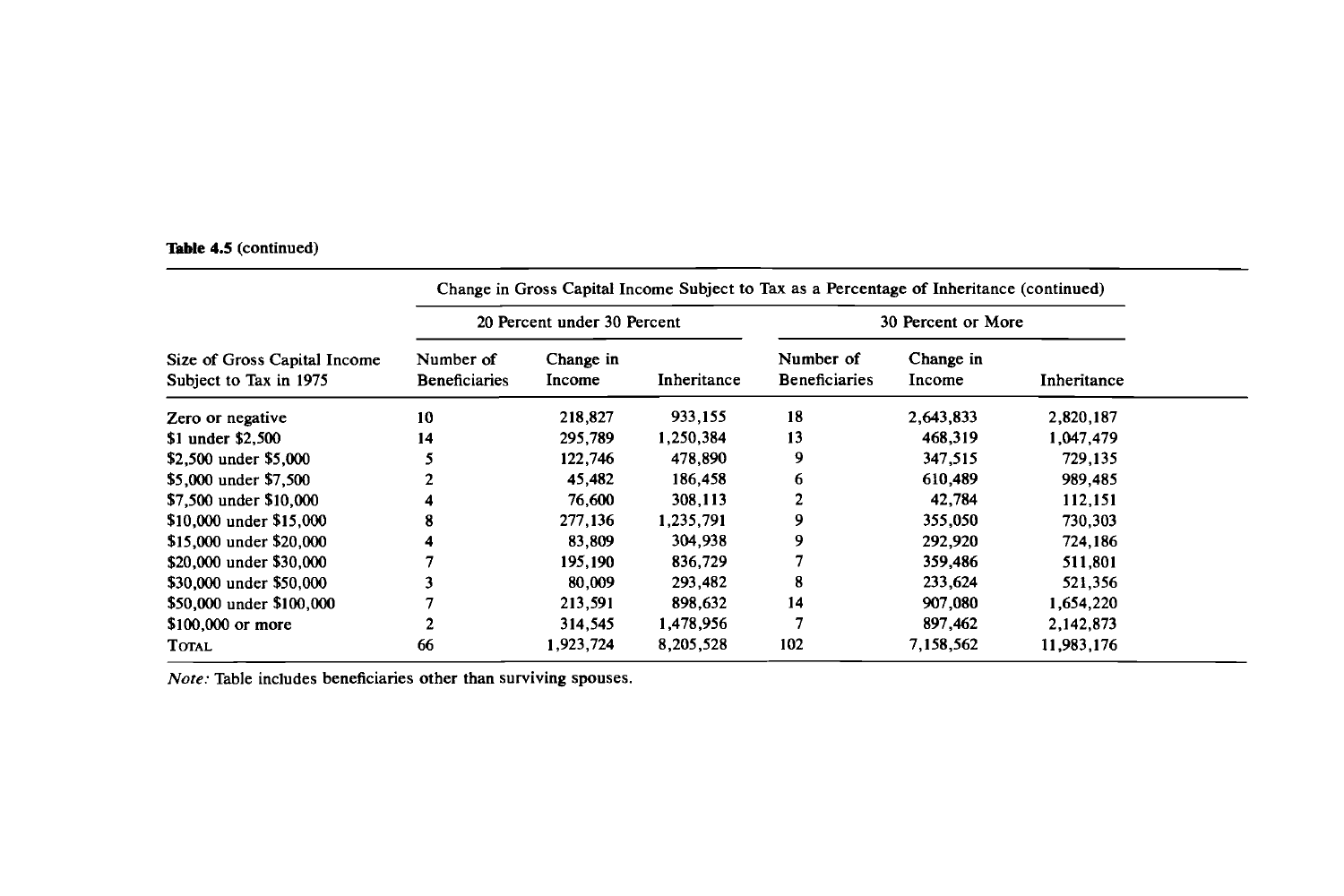This finding is consistent with the observation that there are many wealthy taxpayers who report low or negative amounts of capital income because of substantial investment in tax-preferred assets or tax shelters of various sorts. They probably invest their inheritances in a similar manner. Those with significant amounts of reported capital income, on the other hand, include the wealthiest of taxpayers; they are also quite capable of limiting their increase in taxable income through sophisticated portfolio shifting. Those in the middle, however, often fall into neither category and include many whose experience of owning financial assets is confined principally to holding deposits in financial institutions. While this last group of individuals may also be likely to invest in owner-occupied housing—one of the best shelters of all—housing purchases are likely to take place only in discrete intervals and occur infrequently within a year or two after receiving an inheritance.

In summary, at least for persons receiving significant inheritances (\$50,000 or more) and for persons who eventually leave sizeable estates *(\$60,000* or more), the measure of realized income from capital is likely to have only a small relationship to their economic rate of return from assets or any other accepted measure of well-being based on property income or property. Differences among households in realized rates of return are quite large in all wealth classes.

#### **4.4 Horizontal Equity: Some Theoretical Considerations**

We have argued that the recognition of income from capital is partly a voluntary event and, therefore, that the realized return from capital will vary across persons of equal circumstance, whether measured by equal economic income, equal wealth, or similar classifier of well-being. Our data showed such large variations in realized rates of return across taxpayers that using realized property income as a basis for measuring equals in statistical analyses, as well as tax and welfare programs, must be called into serious question.

One cannot address this topic, however, without turning to some of the theoretical arguments against the existence of horizontal inequity. "With multiple abilities or different tastes," as Feldstein notes, "any feasible tax on income or consumption will violate horizontal equity" (1976b, p. 129). Abstracting from the general case, however, it is then argued that if persons differ only in their endowment of a single type of ability, but have the same tastes, there will be no horizontal inequity. In the extreme case, of course, this argument would be hard to refute if it were assumed that equals were so alike in every respect-abilities, tastes, and outcomesthat there was no difference among them, including taxes paid and transfers received.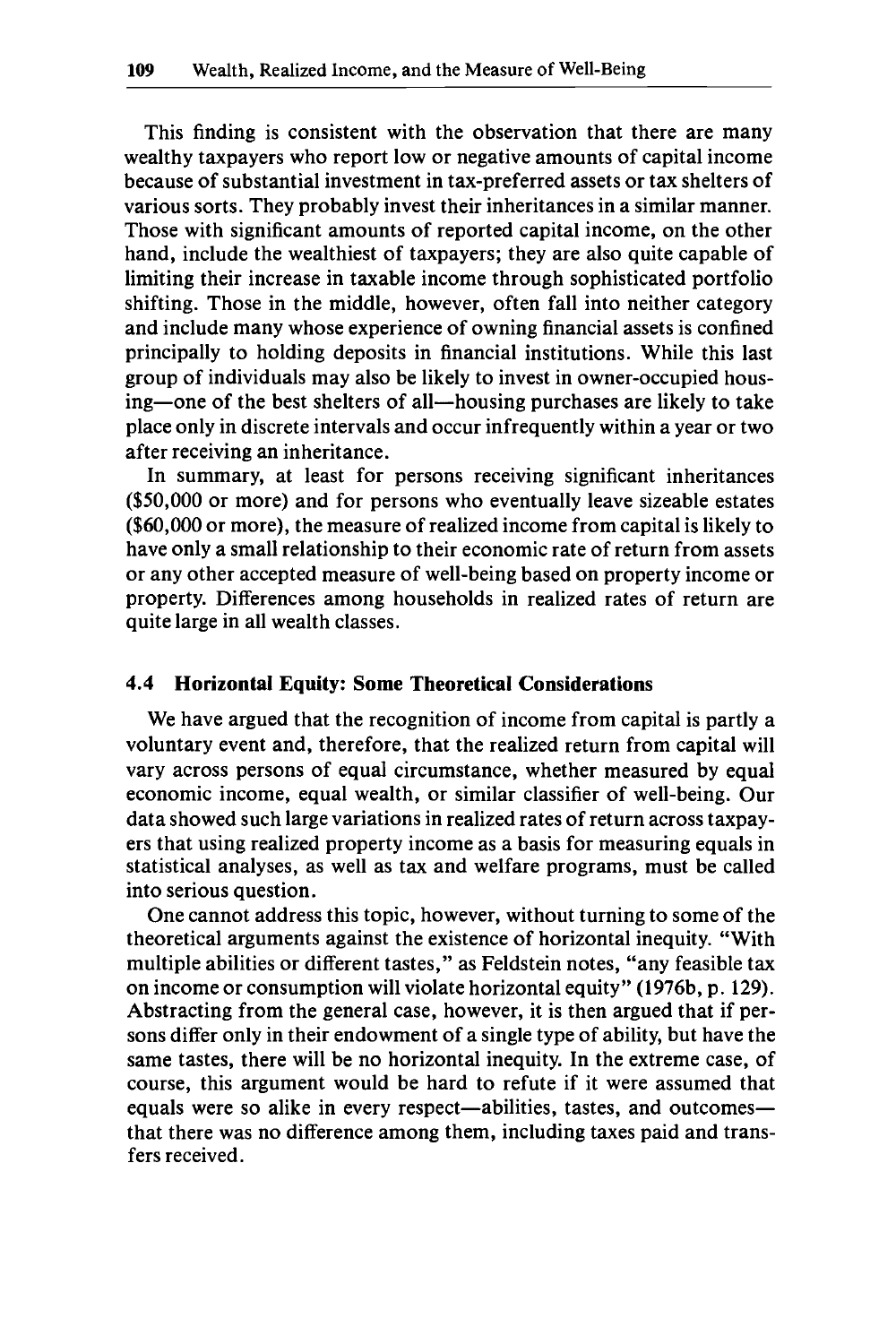The first qualification to the argument must therefore come when persons with equal abilities and equal tastes are at least allowed to have different outcomes because of luck, uncertainty, and risk. Persons with equal abilities and tastes, for instance, might still purchase different assets with equal expected returns and equal risk. Once we introduce some degree of randomness to the returns from engaging in various forms of (investment) behavior, ex post results will start to deviate from ex ante expectations.

If tax and welfare systems, as well as statistical analyses, were to be designed on the basis of ex ante conditions, there would be much less need for many of them. In simplest terms, if all persons start out with equal opportunities in life, and several flips of the coin determine eventual well-being, a horizontally equitable tax or welfare system designed on an ex ante basis would tax everyone equally and grant everyone an equal amount of transfers. In that sense, except for required governmental goods and services such as defense, much of the tax-transfer system would be redundant and unnecessary. If, however, taxes, transfers, and statistical analyses are directed at ex post results, then they cannot ignore the issues of luck, risk, and uncertainty, nor can they treat those who have gambled and won the same as those who have gambled and lost.

Part of the argument against horizontal inequity also relies on what will be labeled here the *market compensation eflect.* Even if persons purchase assets with different degrees of preference in tax or welfare systems, under certain assumptions (sometimes implicit), they will receive the same aftertax rewards from those purchases. The market compensates purchasers of nonpreferred assets by equilibrating after-tax rates of return across assets, while differentials in tax rates are then reflected in different before-tax rates of return on assets.'

A second qualification must therefore be made if the assumptions of the model do not hold in practice. Suppose that taxpayers are taxed under a progressive tax system or one in which there are substantial numbers of investors (such as tax-exempt institutions or foreign investors). Then it is not at all clear that after-tax rates of return will equilibrate across assets with different degrees of tax preference. Any movement up in the price of an asset A or asset B to equalize after-tax rates of return for a given group of taxpayers will give an incentive for arbitrage between A and B by taxexempt investors (or investors in other tax brackets). For instance, foreign investors may turn to future markets, short sales, and other financial mechanisms to arbitrage between the assets whenever before-tax rates of

**<sup>5.</sup> For an excellent model of the extent to which such market compensation might take**  der certain conditions, see Galper and Toder 1984. For other portfolio effects, see Bailey **1974 and Blume, Crockett, and Friend 1974.**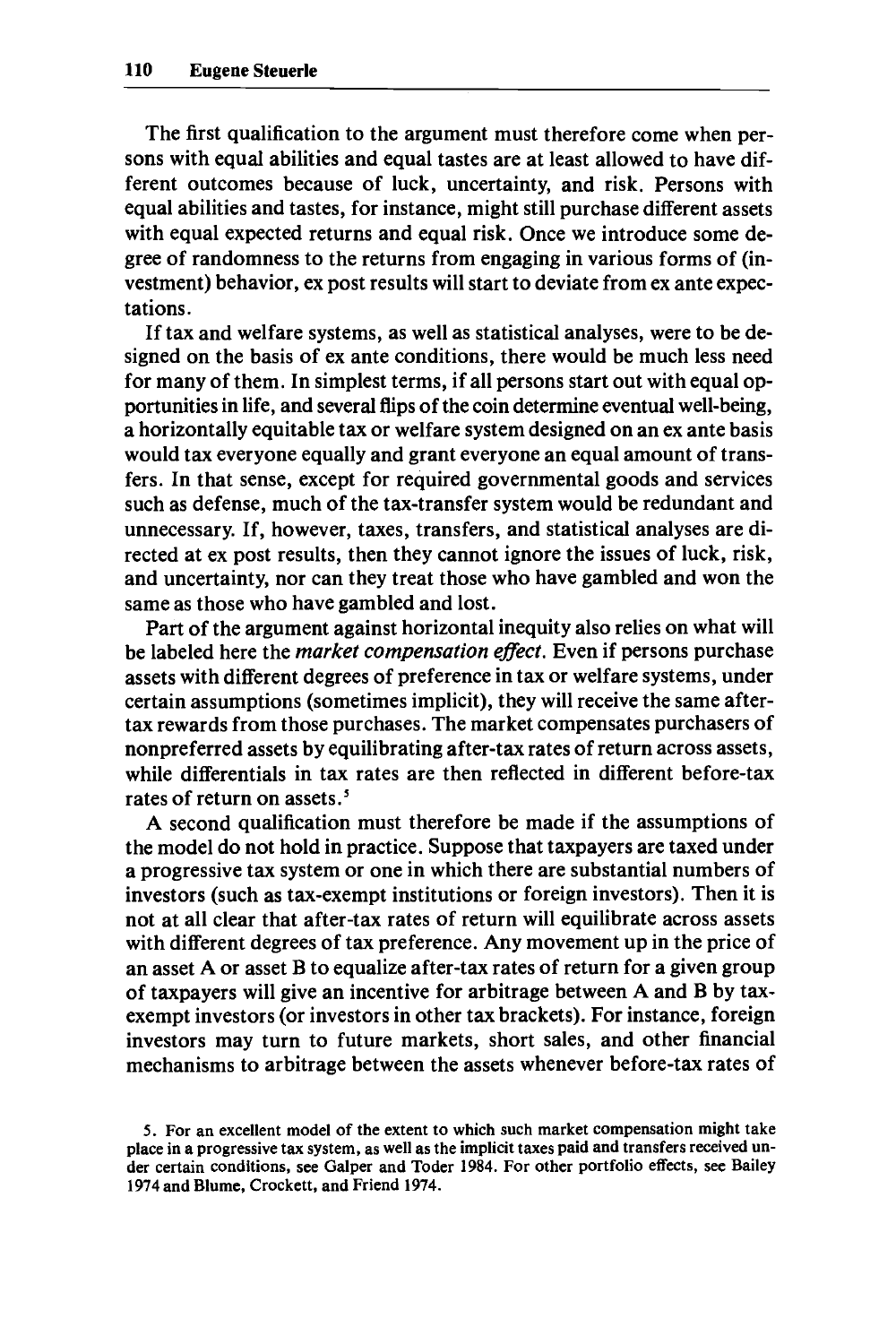return begin to diverge. Theory alone cannot determine whether this financial arbitrage dominates the tax-induced tendency for before-tax rates of return to differ according to the preferences given various assets, and one must resort in part to studies of institutions and empirical data to try to find an answer.<sup>6</sup>

What the data show rather conclusively is that preferred assets generally have higher economic rates of return than nonpreferred assets (e.g., for corporate stock, see Ibbotson and Sinquefield 1982; for farms, see U.S. Department of Agriculture 1981).' In contradiction to the simple market compensation argument, interest-bearing assets usually have offered the lowest economic rate of return, yet at the same time are accompanied (for each investor) by the highest tax rate because of the inclusion of the entire inflationary component of the interest rate in income subject to tax. Even if the reasons for this result are partly institutional-statutory limitations of interest rates or the habitual tendency of many lenders and borrowers to require a higher before-tax rate of return on business investment than on loans financing that investment—the designer of a tax or welfare program or the statistical observer cannot assume away such differences.

Our own data also support the notion that those with lower realized rates of return have generally achieved higher economic rates of return. The very presence of large amounts of wealth means that the top wealth holders are likely to have been persons who were successful, rather than unsuccessful, in their investment. Yet at the same time, these are the same individuals holding the assets with the greatest amount of tax preference at the household level.

A further complication is added, however, once it is recognized that the assets with the greatest amount of tax preference are often the most risky, at least over a short period of time. One might argue that the compensation to holders of nonpreferred assets is hidden by this risk adjustment. Indeed, once account is made for risk, it is hard to deny that some compensation may have taken place through the lowering of economic rates of

6. A related issue is the effect of taxes on interest rates, especially in a period of inflation. Because inflation raises the effective tax rate on real income from interest-bearing assets, and because income from these assets is more vulnerable than other assets to this inflationinduced tax, one might initially expect the interest rate to rise by a multiple of the increase in the inflation rate. In almost all attempts to explain the effect of inflation and taxes on observed interest rates (e.g., Darby 1975; Tanzi 1980; Peek 1982). however, it is assumed incorrectly that the tax system is proportional or, through use of average marginal tax rates, effectively proportional for all investors, both domestic and foreign. This assumption prevents the type of financial arbitrage discussed above from working to reduce the increase in the interest rate. In addition, the failure to take into account the extent to which interest is deducted at a higher tax rate than it is included in income, as well as the extent to which receipts are never counted at all (Steuerle 1984), leads to a misestimation of average marginal rate.

7. An exception, of course, is provided by tax-exempt bonds, but even wealthy individuals generally hold only a small percentage of their assets in tax-exempt bonds. See Schwartz 1983.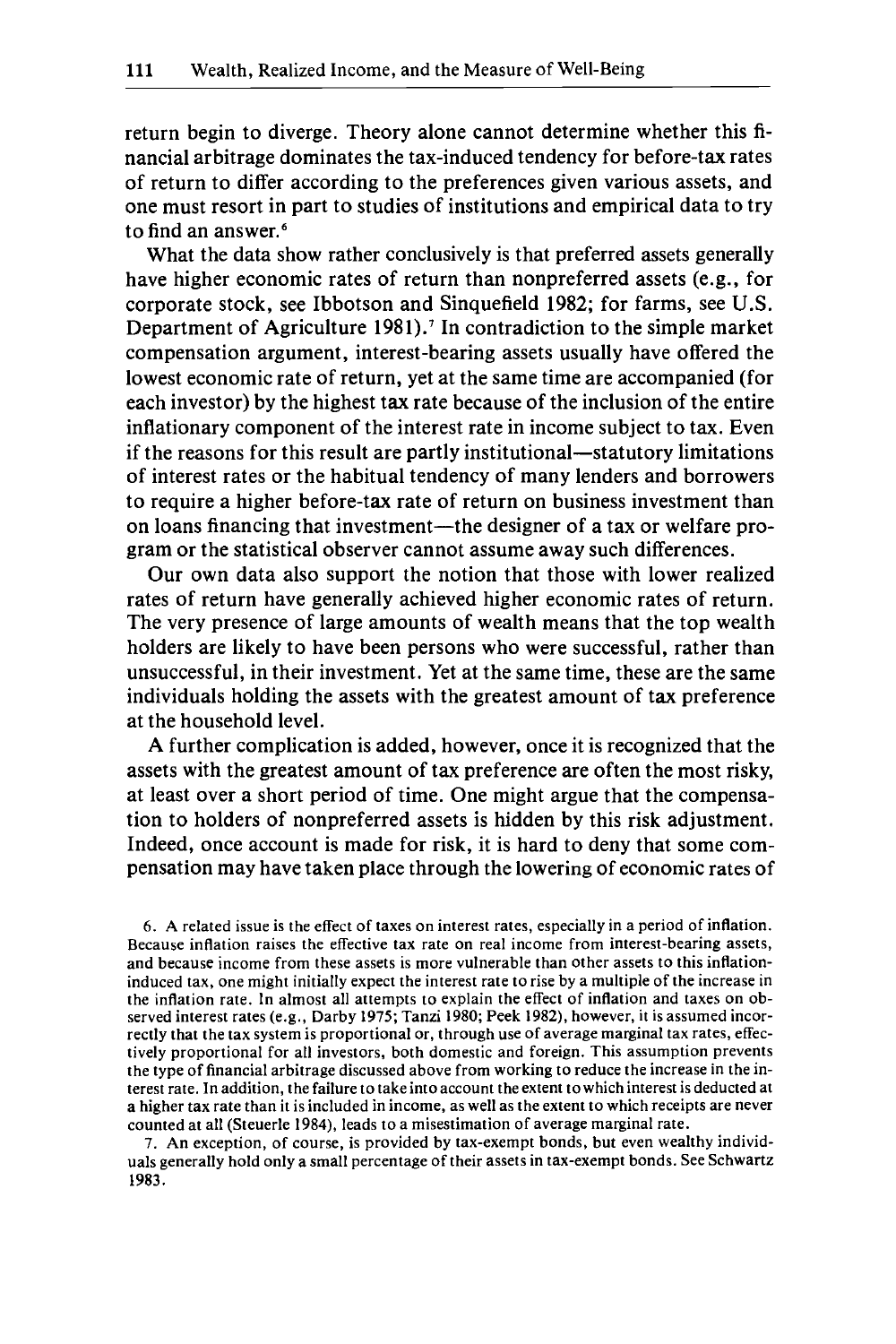return on risky, but tax-preferred, assets relative to the rates paid on other assets; however, there is no evidence, either theoretical or empirical, that this compensation is complete. Partly because of financial arbitrage and partly because of institutional factors, for instance, it would be quite difficult to provide full compensation to holders of interest-bearing assets if interest rates had to rise above the rate of return on other financial assets such as stock.

In deciding whether compensation for taxes paid takes place through equalization of after-tax rates of return, the obvious voluntary nature of the tax system also must be taken into account. It is simply not possible to argue that two persons owning the same stock receive a different economic rate of return or face a different risk because one recognizes capital gains and the other does not, nor that a person who finds a way to deposit and withdraw money from an annuity account faces a different risk or return than a person who engages in the same behavior at a bank. The greater the voluntariness of the tax, the less there can be any compensation through market adjustments to those who pay a higher rate of tax on the same income.

In summary, horizontal inequity is unimportant in a world in which tastes are so similar among equals that they purchase exactly the same assets and one is concerned with ex ante rather than ex post distributions of welfare. By the same token, all tax and welfare systems can be shown to have some degree of horizontal inequity under real-world assumptions of several abilities or different tastes. Between these two worlds lies the world of the designer of a tax or welfare system and the statistical analyst, both of whom must classify individuals in categories of equals primarily on the basis of means relative to needs, but not tastes. This designer or analyst must take into account luck, risk and uncertainty, ex post results, the inability of the financial markets to fully compensate holders of non-taxpreferred assets, and differences in taxes or benefits among individuals holding essentially the same assets, but having different patterns of recognition of income from those assets.

### **4.5 Implications for Research and Policy**

There are several research and policy implications to the poor relationship between the realized rate of return and the economic income, wealth, or similar measure of well-being of the household. The first of the research implications is in many ways the most obvious, but in other ways the most difficult to handle. A statistical analysis of household characteristics, government payments, or taxes can be very misleading when it uses realized income as a variable or classifier. The researcher may be aware of the misleading nature of the data, but in few cases will his readers have a similar level of understanding. The problem is difficult because the correc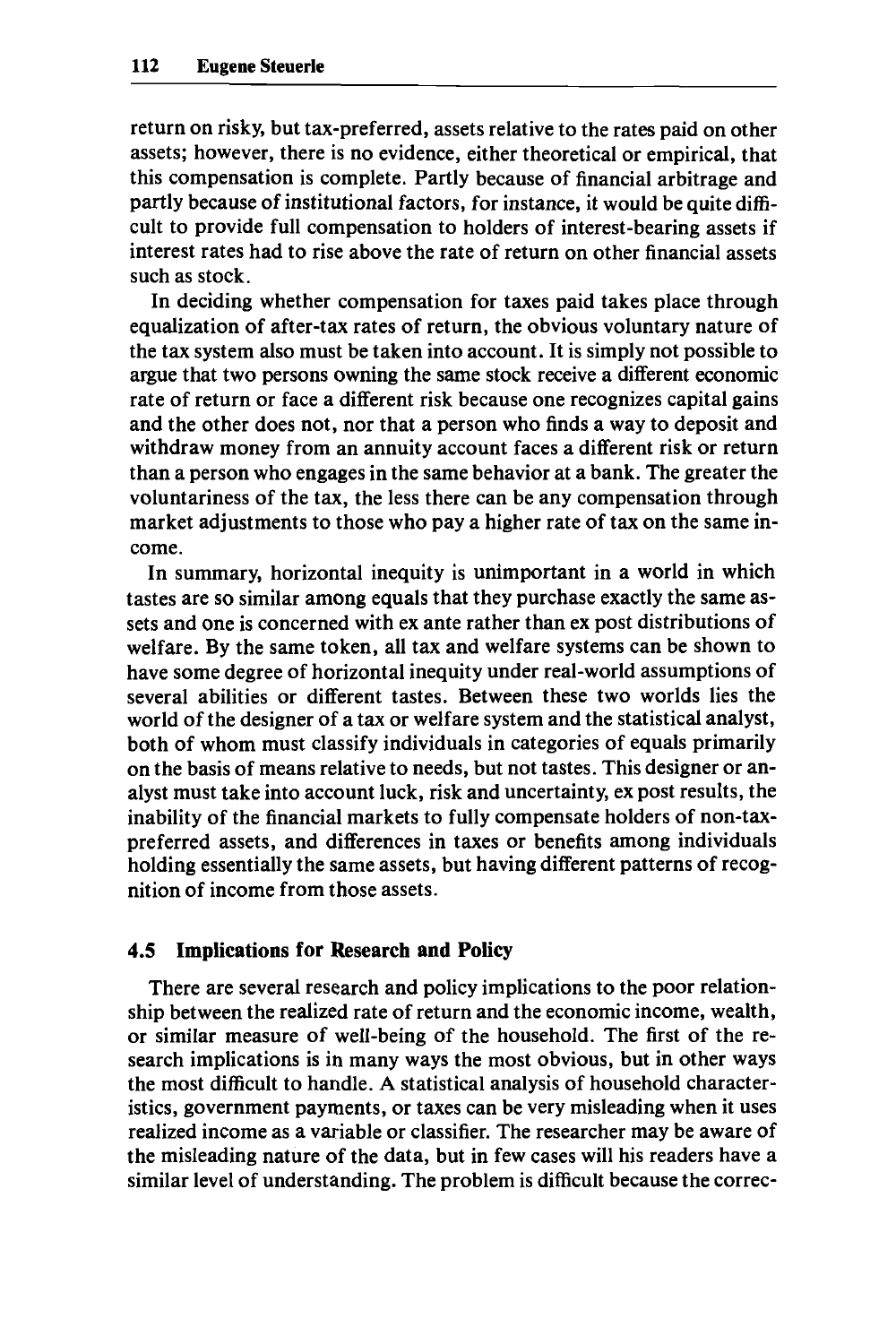tion often can be made only by imputation of other information. Because imputation is statistically imprecise, it often reduces bias only by adding errors of measurement to a file.

Studies such as the estate-income match help us to make the imputations that are necessary. Because we can obtain fairly good information on the relationship between realized income and wealth, we can enhance our ability to take files with only reported income from property and make imputations of wealth onto those files through the investment income approach to wealth estimation (Atkinson and Harrison **1978,** p. **171).** Imputations of economic income will be more difficult, but, once wealth is estimated, independent studies of returns to ownership of stock, land, housing, and other assets can also be used.

Information on the ratio of realized income to asset value can also help to correct measures of the degree of inequality in society or the count of those in poverty (e.g., **U.S.** Bureau of the Census **1981).** From the type of data reported here, one can get an idea of the number of persons with substantial wealth who report low amounts of realized income from capital. This data must be supplemented at the bottom end of the distribution. Here survey data have a better chance of filling the void, both because wage income will tend to dominate property income no matter what the error and because there are usually fewer types of assets held and, except for homes and pensions, lesser amounts of unrealized income for which to account.

Proper measurement of property and property income is crucial for policy purposes as well. Welfare programs using realized income as a measure of means would probably be better off abandoning altogether the measure of realized income (except as a compliance check of actual property ownership) and turning instead to a measure of ability based upon wage income and property. For instance, an estimate of expected economic income from net worth, a fraction of net worth, or the annuity value of net worth could be added to wage income. Any of these measures would appear to be a more accurate, and less horizontally inequitable, measure of means than wage income plus realized income from property. Such a shift would redistribute welfare benefits more toward the longer-term poor and those with lesser amounts of wealth (Steuerle and McClung **1977).** This approach also would have the advantage of no longer separating homes from other assets, and it could eliminate the need for separate asset tests with arbitrary cutoff or notch points. In addition, it would solve the problem of treating interest income as real income no matter what the rate of inflation, thus requiring welfare recipients to spend down their wealth at different rates in different years. These corrections need not add nor subtract to total welfare payments, but can be done in a way to make more equal the distribution of such payments across households of equal means relative to needs.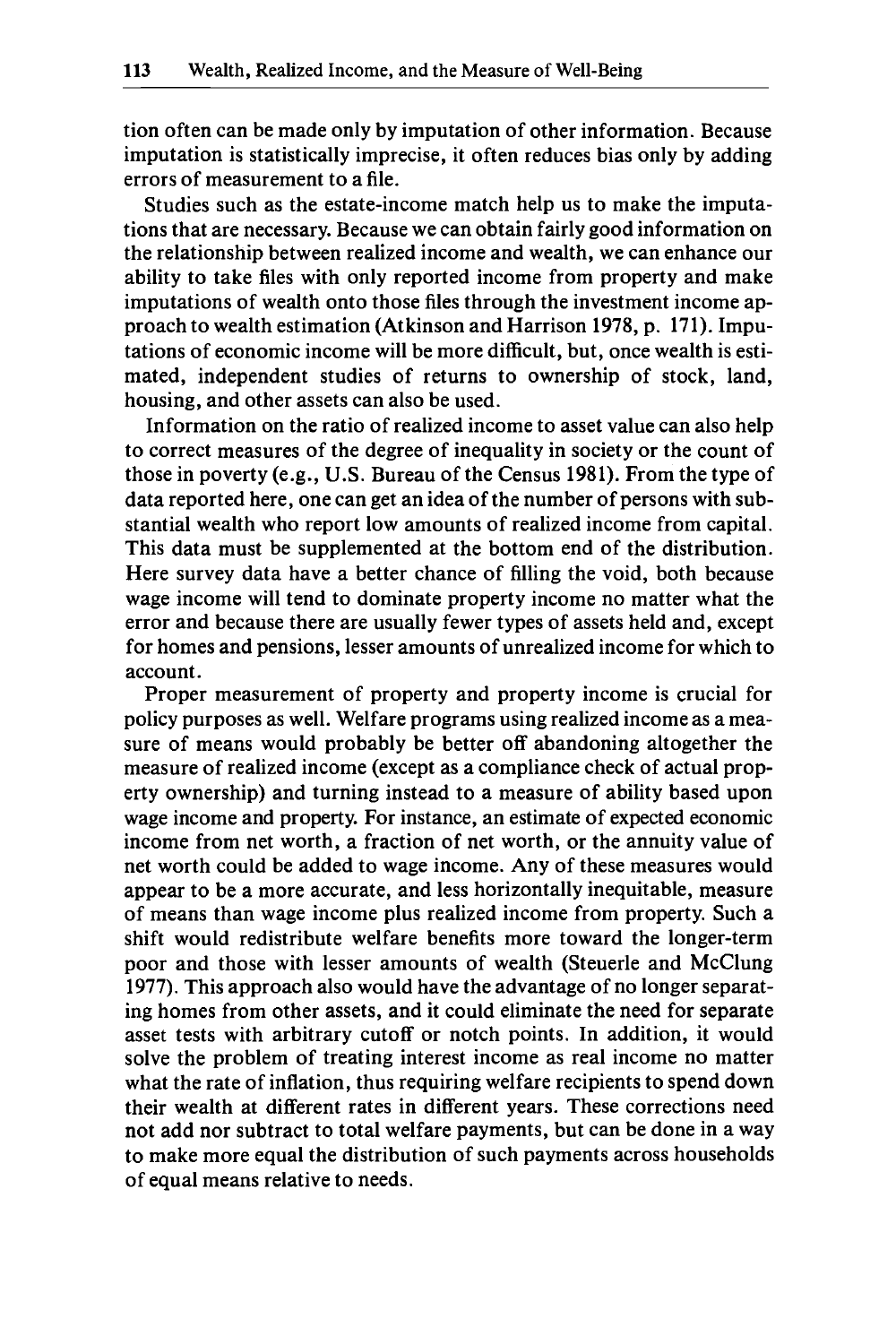As for the tax system, better measurement of property or property income is certainly necessary if the base of the tax is meant to be economic income. Better measurement would require some substantial changes in the tax laws, including accurate measurement of economic depreciation, indexing or approximate indexing of different types of returns from capital, and movement toward an accrual rather than a realization base. By the same token, corporate, individual, and property taxes would need to be better integrated. One tax could be meant as a substitute for another tax, but an integrated design would need to eliminate conditions whereby some persons paid double taxes, while others with equal incomes paid no tax at all. Some of these steps would tend to raise taxes and some would lower them, but that should not be allowed to detract from the fact that it is possible to move toward greater horizontal equity in the income tax without necessarily raising or lowering the taxes on income from capital.

If our capability of taxing uniformly income from wealth continues to prove so poor, it raises the distinct possibility that a solution to the problem may come from the measurement of property value rather than of realized income. Such a solution is readily feasible when considering corporate wealth in publicly traded stock. Even the normal property tax on real estate, despite the variation in effective rates because of poor administration, may prove to provide less horizontal inequity with respect to property owners than does the income tax.<sup>8</sup> Its potential to provide more horizontal equity than a realized property income base is even greater. Better integration of property taxes with realized income taxes again may provide a back-door way of moving toward more uniform treatment of income from all assets.

If horizontal equity is the goal, better measurement of property and property income in required regardless of whether society moves further in the direction of a consumption tax or maintains an income tax. Horizontal equity requires at a minimum that, if two persons have equal incomes and equal savings, they should pay the same amount of taxes regardless of whether the ideal tax base is income or consumption.

The current policy approach of using realized income, adjusted by various piecemeal savings and investment incentives, unequivocally fails the standard of horizontal equity. Although the focus of this chapter has been on equity issues, the efficiency costs of existing failures to provide uniform treatment of different sources of capital income may be quite substantial and are caused by the same measurement problems that create horizontal inequity (Steuerle 1983b; Galper and Steuerle 1983).

Obviously, if no societal consensus exists on whether to move toward an income or a consumption standard, the steps that can be agreed upon will be less. All of the following, however, at least move in the direction of

**<sup>8.</sup> See Aaron 1975 for an argument that the property tax may also be progressive.**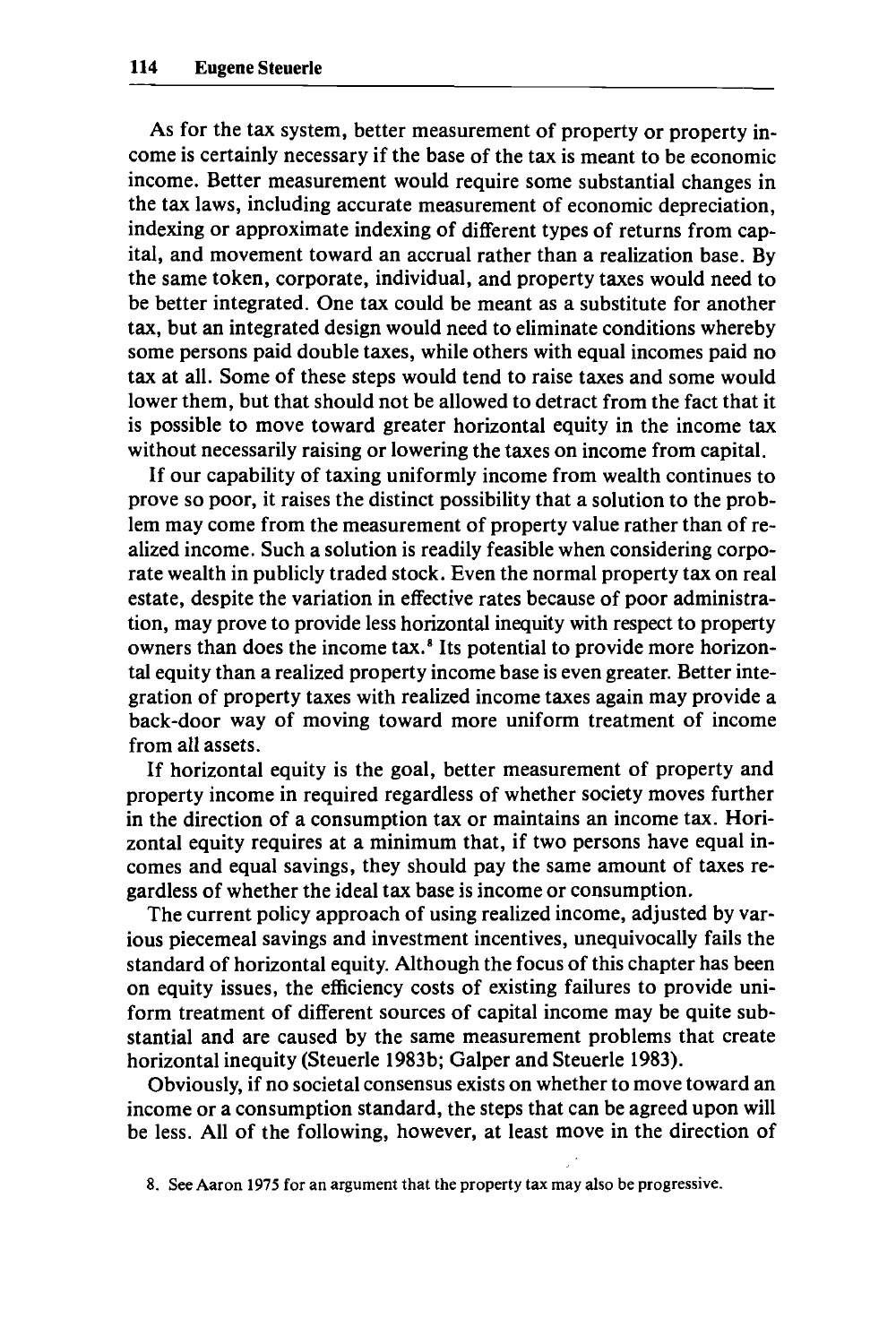meeting the common standard of imposing the same tax on those who have both equal incomes and equal savings: uniform measurement and taxation of real economic income from property, regardless of source; $<sup>9</sup>$ </sup> unification of savings and investment incentives to measure total savings and investment; and uniform reciprocal treatment of interest paid and received, or borrowing (dissavings) and savings.

In summary, both for research and policy purposes, reliance upon realized income from capital as part of a measure of well-being has led to misleading analyses and poorly designed programs. The standard of horizontal equity in tax and welfare programs is violated whether the measure of equals is on the basis of economic income or consumption. Accounting for economic income may be difficult, but there are approximate methods that would allow greater accuracy in statistical analyses and a fairer distribution of benefits and taxes in government programs.

## **References**

- Aaron, Henry J. **1975.** *Who pays the property tax?* Washington, D.C.: Brookings Institution.
- Atkinson, A. B., and A. J. Harrison. **1978.** *Distribution of personal wealth in Britain.* Cambridge: Cambridge University Press.
- Bailey, Martin J. **1974.** Progressivity and investment yields under U.S. income taxation. *Journal of PoliticalEconomy* **82: 1157-75.**
- Blume, Marshall E., Jean Crockett, and Irwin Friend. **1974.** Stockownership in the United States: Characteristics and trends. *Survey of Current Business,* Nov., **16-40.**
- Brittain, John A. **1978.** *Inheritance and the inequality of material wealth.*  Washington, D.C.: Brookings Institution.
- Bussman, Wynn V. **1972.** Estimation of household corporate stock portfolios and a model of rate of return from a sample of Wisconsin income tax returns, **1946-64.** Ph.D. diss., University of Wisconsin.
- Cordes, Joseph J., and Steven M. Sheffrin. **1981.** Taxation and the sectoral allocation of capital in the U.S. *National Tax* Journal **34: 419-32.**
- Darby, Michael R. **1975.** The financial and tax effects of monetary policy on interest rates. *Economic Inquiry* **13:266-76.**
- Feldstein, Martin **S. 1976a.** On the theory of tax reform. *Journal of Public Economics* **84:77-104.**

**9. Strictly speaking, if one were to move all the way to a consumption tax, economic income would not have to be measured. However, a consumption tax would require wealth accounting, or, to be more precise, at least a measure of withdrawals and deposits in qualified (wealth) accounts. In addition, during a transition period, wealth accounting of existing assets would be required to insure that trillions of dollars worth of consumption were not allowed to go tax free for current holders** of **wealth.**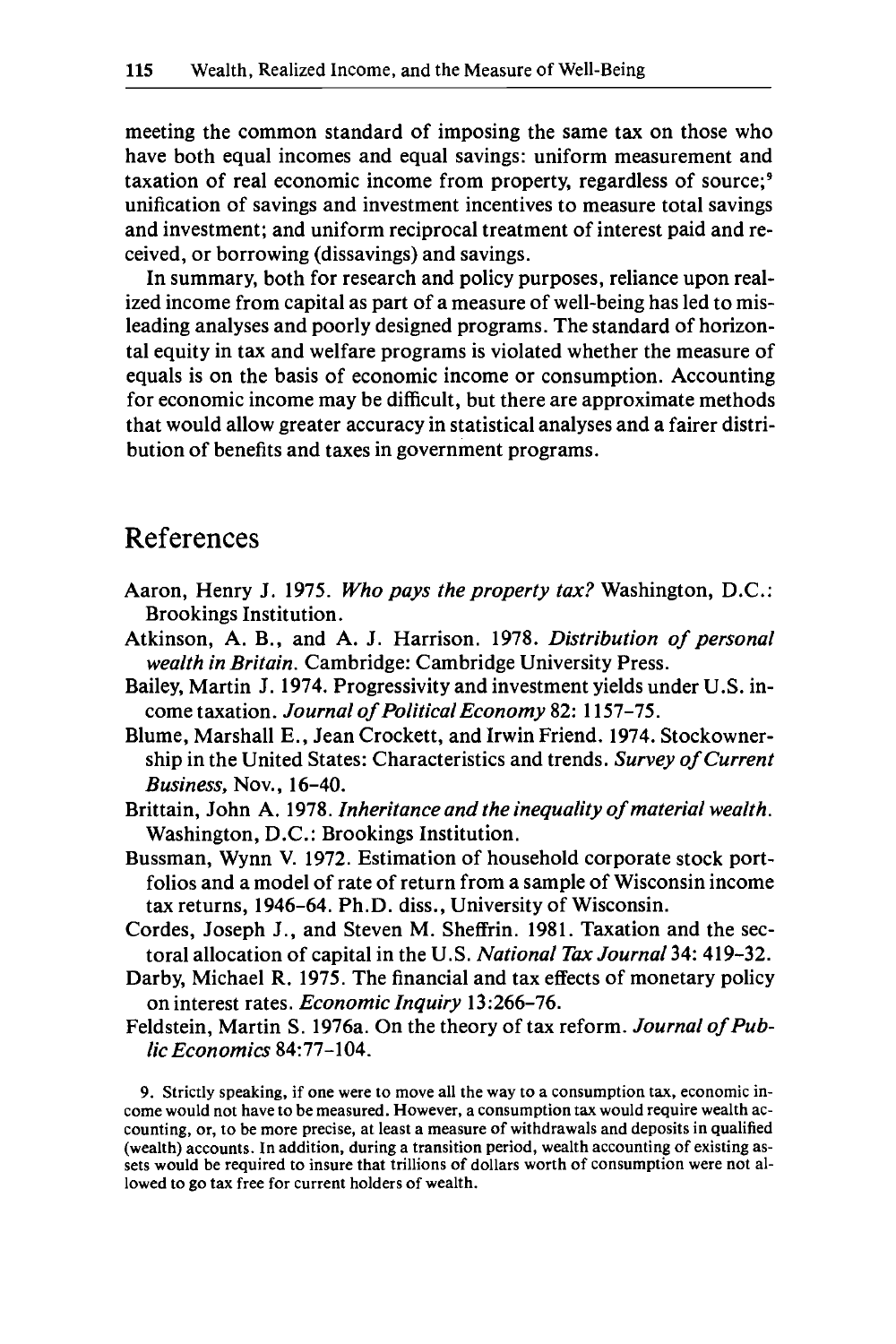-. **1976b.** Compensation in tax reform. *National Tau Journal*  **29:123-30.** 

Galper, Harvey, and Eugene Steuerle. **1983.** The design of tax incentives to encourage savings. Discussion paper, Brookings Institution.

- Galper, Harvey, and Eric Toder. **1984.** Transfer elements in the taxation of income from capital. In *Economic transfer in the United States,* **87- 135.** Studies in Income and Wealth. Chicago: University of Chicago Press.
- Greenwood, Daphne. **1983.** Age, income, and household size: Their relationship to wealth distribution in the United States. Paper read at the Conference on International Comparisons of the Distribution of Household Wealth, **11** November, at New York University.
- Ibbotson, Roger, and Rex Sinquefield. **1982.** *Stocks, bonds, and inflation: The past and the future.* Charlottesville, Va.: Financial Analysts Research Foundation.
- Lampman, Robert J. **1962.** *The share of top wealthholders in national wealth, 1922-56.* Princeton: Princeton University Press.
- Menchik, Paul L., and Martin David. **1983.** Income distribution, lifetime savings, and bequests. *American Economic Review* **83:672-90.**
- Musgrave, Richard. **1959.** *The theory of public finance.* New York: McGraw-Hill.
- Pechman, Joseph A., and Benjamin A. Okner. **1974.** *Who bears the tax burden?* Washington, D.C.: Brookings Institution.
- Peek, Joe. **1982.** Interest rates, income taxes, and anticipated inflation. *American Economic Review* **72:980-91.**
- Schwartz, Marvin. **1983.** Trends in personal wealth, **1976-81.** *Statistics of Income Bulletin* **3** : **1-26.**

Smeeding, Timothy. **1982.** Alternative methods for valuing selected inkind transfer benefits and measuring their effect on poverty. Technical paper no. **50.** U.S. Bureau of the Census. Washington, D.C.: GPO.

- Smith, James D., and Stephen D. Franklin. **1974.** The concentration of personal wealth, **1922-69.** *American Economic Review* **64: 162-67.**
- Steuerle, Eugene. **1982.** Is income from capital subject to individual income taxation? *Public Finance Quarterly* 10:283-303.

. **1983a.** The relationship between realized income and wealth: A report from a select sample of estates containing farms or businesses. *Statistics of Income Bulletin* **2:29-34.** 

. **1983b.** Building new wealth by preserving old wealth: Savings and investment tax incentives in the postwar era. *National Tax Journal*  **36:307-19.** 

. **1984.** Tax arbitrage, inflation, and the taxation of interest payments and receipts. In *Symposium: Canadian and American perspectives on the deduction for interest payments.* Special edition of *Wayne StateLaw Review* **30: 991-1014.**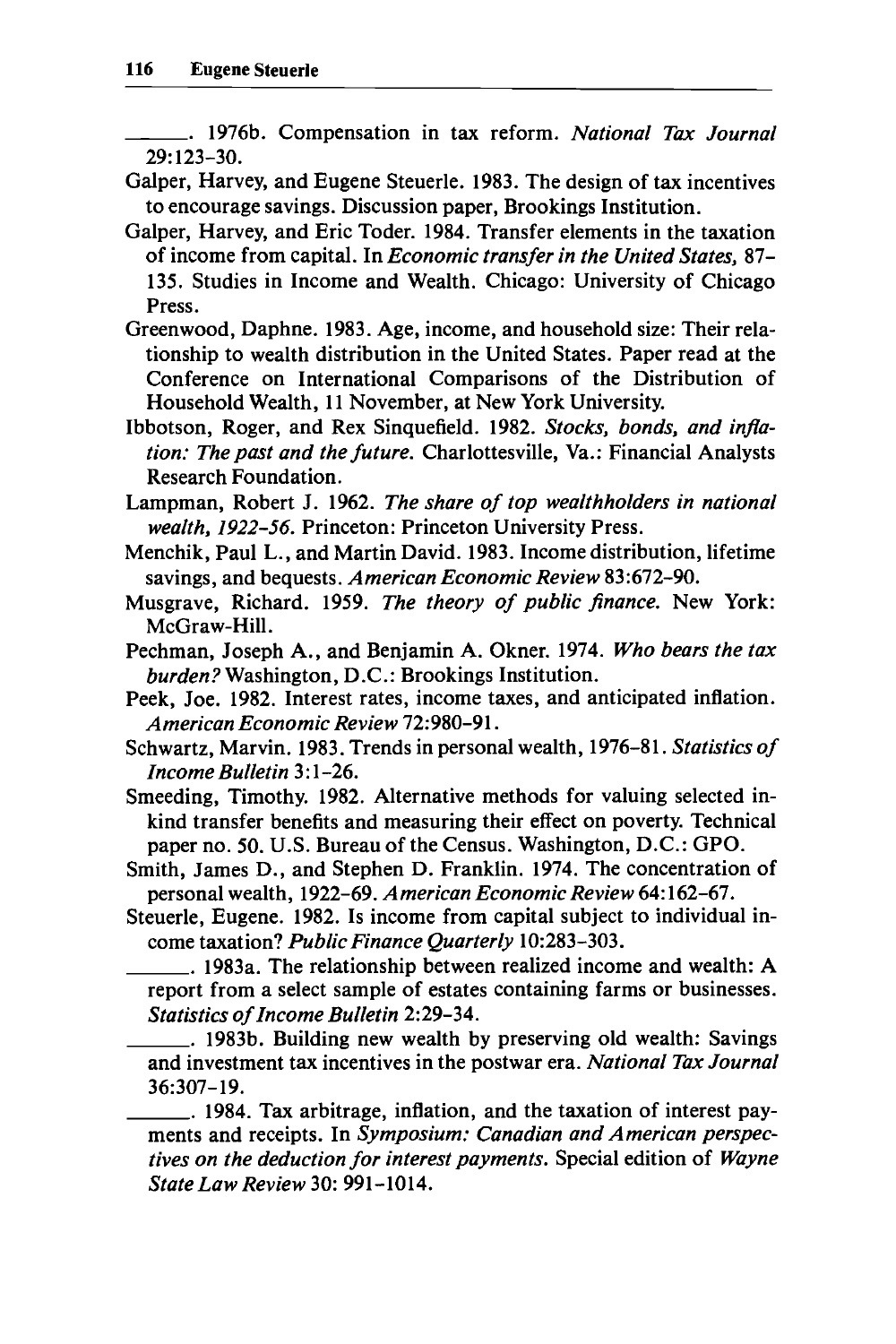- Steuerle, Eugene, and Nelson McClung. **1977.** Wealth and the accounting period in the measurement of means. Technical paper no. **6.** In *The measure of poverty.* U.S. Department of Health, Education, and Welfare. Washington, D.C.: GPO.
- Tait, Alan A. **1983.** Net wealth, gift and transfer taxes. In *Comparative taxstudies,* ed. *S.* Cnossen. New York: North-Holland.
- Tanzi, Vito. **1980.** Inflationary expectations, economic activity, taxes and interest rates. *American Economic Review* **70: 12-21.**
- **US.** Bureau of the Census. **1981.** *Characteristics of thepopulation below thepoverty level, 1980.* Washington, D.C.: GPO.
- U.S. Department of Agriculture. .Various years. *Balance sheets of the farming sector.* Washington, D.C.: GPO.
- U.S. Department of the Treasury. Internal Revenue Service. **1979.** *Statistics of Income-1976 Estate Tax Returns.* Washington, D.C.: GPO.
- Weisbrod, Burton A., and W. Lee Hansen. **1968.** An income-net worth approach to measuring economic welfare. *American Economic Review*  **58: 13 15-29.**

### Comment James D. Smith

All societies have both political and functional imparities to define wellbeing. It is inevitably a topic of political debate, but beyond the realm of campaign rhetoric. The political process is the mechanism by which measures of well-being are translated into policies for sharing the burden of public goods, one of which is the distribution of well-being itself. The term *well-being* has a ring to it that endears it to those charged with ennobling entrances to public edifices, drafting political tracts, or engaging in pure theory-all endeavors where the felicity of language transcends understanding. For public policy a more analytically tractable concept is necessary. The most widely applied proxy for well-being is realized income. Steuerle suggests that the use of realized income derives from historic accident, convenience, and ideology. Whatever the reasons for the use, it is not Steuerle's chosen burden to explicate them, but rather to disabuse the reader of any notion that it is a wise use. He does this in a minor way by the didactics of public finance texts, but in a more compelling way by putting on display a new data base, indeed, a data base that is not yet quite finished. In its present state it is like the product of the consummate designer of women's fashion: in good taste, but revealing just enough to maximize speculation and interest on the part of the viewer. Steuerle spec-

**James D. Smith is program director and research scientist in the Economic Behavior Program, Institute for Social Research, University of Michigan.**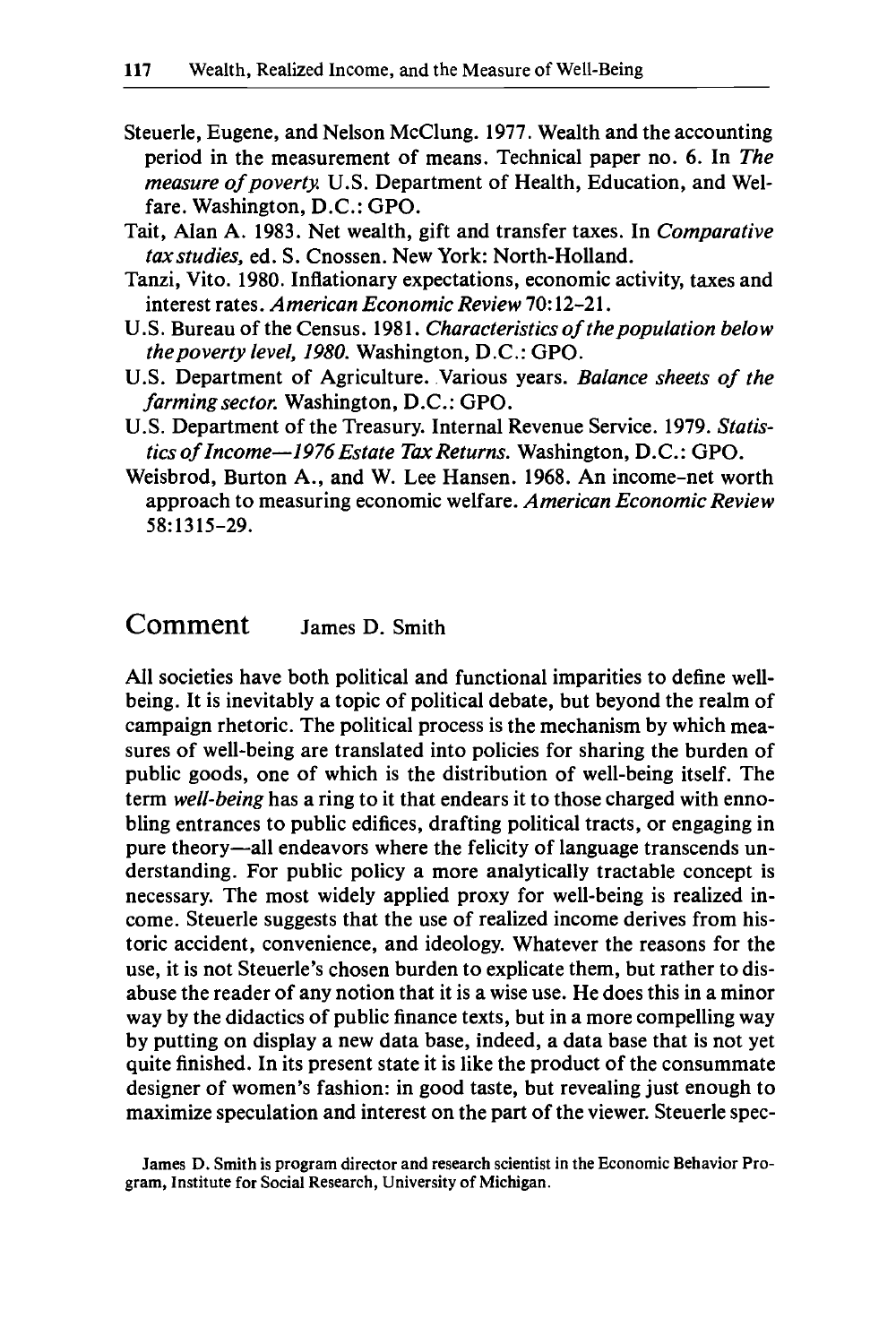ulates a great deal about what is behind his data, and I will turn to his speculations and some of my own in a moment, but first let me describe its nature.

For routine statistical processing in its Statistics of Income (SOI) program, the Internal Revenue Service drew a sample of about **41 ,000** federal estate tax returns filed in **1977.** These returns were for decedents who died in **1977** or before (the majority of them being for decedents in **1976** and **1977).** A one-in-ten subsample, or about **4,100** estate tax returns, was selected for Steuerle from the initial IRS sample with the intent that for each of these, the income tax return of the decedent in the year preceding his death would be located as well as the income tax return of the decedent's nonspousal legatees in the year prior to and the year following inheritance. For reasons that are not obvious, but troubling, tax returns from the year preceding death were not found for over one-quarter of the decedents for whom an estate tax return had been selected. The about **2,900**  decedents for whom an income tax return could be found were used for part of the analysis presented in Steuerle's paper.

Estate tax returns require filers to list legatees along with their Social Security number and amount bequeathed them. Steuerle formed a second analysis file consisting of all nonspousal legatees who received **\$50,000** or more and for whom an income tax return could be found for **1975** and **1978.** Thus, he has a set of legatees for whom he knows taxable income shortly before and shortly after the receipt of a bequest of **\$50,000** or more. The size of this sample is **1,451** legatees.

Thus, he has two sets of data, one relating decedent's wealth to income in the year preceding death and another relating the income in the years preceding and following an inheritance to that inheritance.

I applaud the kind of administrative record matching Steuerle is doing; we need a lot more of it. In its present state the data are not representative of any meaningful population, however, and our uses of them should keep this in mind. Steuerle notes that the **SO1** file was stratified according to size of gross estate. He argues that because his analysis deals primarily with issues of within- and between-wealth classes that the unweighted form of his file will not be biased.

Although I agree with this proposition so far as he wishes to make statements about rich decedents and draw some inferences about income/ wealth relationships, it does not follow, that one can safely make inferences about the importance of income/wealth relationships for the living population, which is the relevant one. The estate tax returns are a sample of wealthy, living persons stratified by age, sex, race, and marital status. The stratification occurs because the sample is drawn by death, and factors that influence mortality rates make it unrepresentative of the living population. For instance, his sample overrepresents older persons who have a higher probability of dying than do younger ones.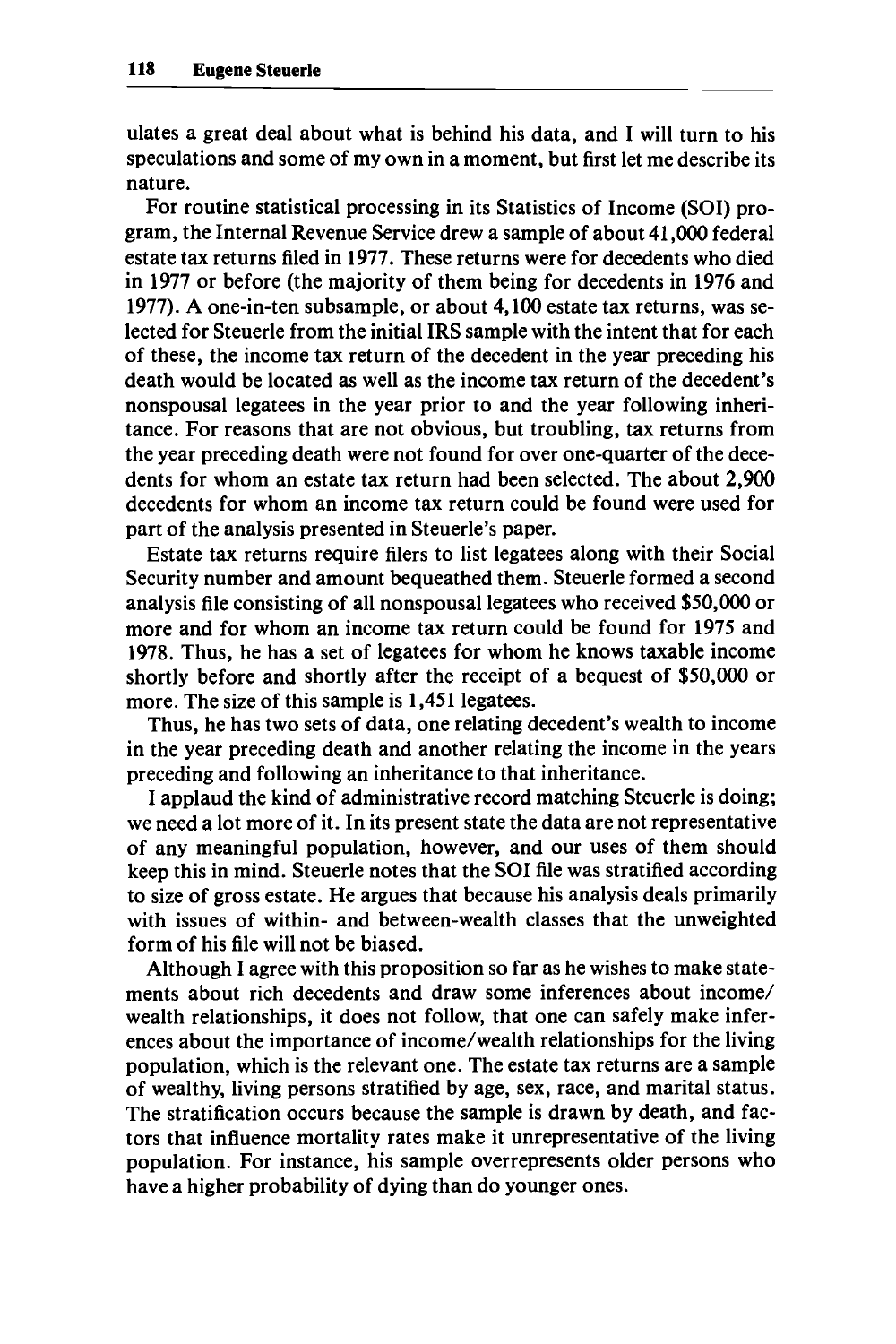The sample can be unbiased by weighting the observations by the reciprocals of mortality rates applicable to decedent characteristics. In table **C4.1,** I compare the asset composition in Steuerle's sample of decedents to the asset composition of the SO1 file after it was weighted to represent the living population sufficiently wealthy to file estate tax returns were they to die. The weighting reverses the relative importance of real estate and corporate stock—the two largest asset types, and ones that have quite different income realization potentials because real estate is dominated by owner-occupied residential structures.

To the extent that behavior related to age, sex, and other mortalityrelated variables bear upon realization rates or portfolio composition, properly weighted data would give different results. Steuerle's main point, that the variance of realization rates is so high as to render realized income an inappropriate measure of well-being, is so obvious in the data that it will likely hold when the sample is weighted, but the observed dispersion of the realization rates will be compressed some. His findings also pose considerable challenge to researchers who would link income and wealth either by capitalizing income flows or by converting asset value to yield. I will return to these research issues later. First, let me comment further on Steuerle's findings.

In table **4.1** Steuerle provides an overall view of the composition of the income of these relatively affluent individuals and of the proportion that each income type represents of total net worth. On first glance the percentages that incomes represent of total net worth seem too small. But when one remembers that these income flows are essentially for **1975,**  when the average yield of stocks traded on the New York Stock Exchange was **4.1** percent and treasury bills were yielding about 6 percent, the aggregate taxable income of this group which represented about **4.4** percent of its net worth certainly does not seem implausible. Keep in mind that not

|                                   | Percentage of Total Wealth |                         |  |  |
|-----------------------------------|----------------------------|-------------------------|--|--|
| Asset                             | Weighted<br>SOI            | Unweighted<br>Collation |  |  |
| Corporate stock                   | 23.9                       | 40.7                    |  |  |
| Real estate                       | 34.8                       | 22.3                    |  |  |
| Cash, bonds, notes, and mortgages | 22.5                       | 27.4                    |  |  |
| Noncorporate business             | 4.5                        | 2.7                     |  |  |
| Other assets                      | 14.2                       | 7.0                     |  |  |
| Total assets                      | 100.0                      | 100.0                   |  |  |
| Debts                             | 15.5                       | 7.3                     |  |  |
| Net worth                         | 84.5                       | 92.7                    |  |  |

**lsible C4.1 Comparison of Asset Composition from Weighted SO1 File and Unweighted Collation File** 

*Source:* **Schwartz 1983.**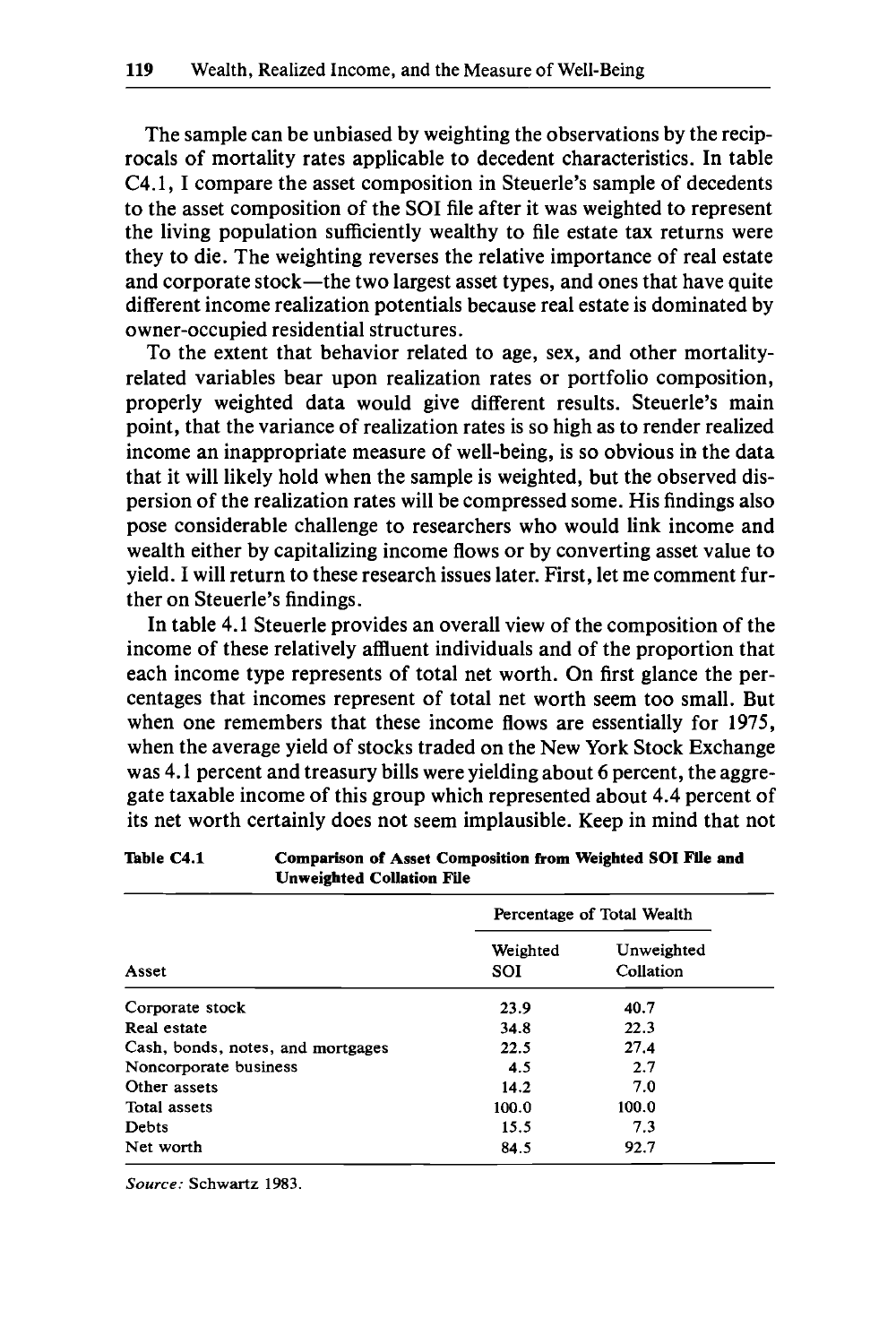only is this group rich, but it is made up of considerably more women and older persons than would be found in a random selection of equally rich individuals. This accounts for the relatively small share, **25.5** percent, of total income represented by wages and salaries. The interpretation of the percentage that a particular income flow, such as dividends, represents of total net worth is not obvious. But Steuerle is pushed to such comparisons because in the period between the income tax return and death one can convert assets—stock into cash for instance. For treasury bills the opportunity for conversion to cash would be automatic with the maturity of the bill.

Steuerle goes on, making the point quite strongly in table **4.2** that considerable variability exists in realized income from capital. He compares the gross capital income reported on income tax returns in the year before decedents' deaths with the value of assets reported on their estate tax returns. He notes that the average rate of realization declines with size of wealth. Decedents with under **\$lOO,OOO** in gross assets had a realization rate of **12.4** percent, while those with **\$2.5** million or more of wealth had a realization rate of **2.2** percent. He points out that an examination was undertaken of cases with unusually high rates of realization; it was found that dividend and interest income were implausibly high relative to total assets. He speculates that the time interval between the reporting of income and the recording of assets may have permitted people to transfer or consume wealth. Thus the high rates of realization observed for some decedents may, in fact, be a problem of intertemporal misalignment of accounting points and periods. I agree with the general speculation, but let me pursue it a bit.

First, it is known from estate tax data that costs of last illness can be substantial. The population with which he is dealing is quite old: the mean age is seventy-two. One can easily imagine prolonged illnesses. If the cost of these illnesses is less variable across individuals than is the value of their assets, the relatively higher medical cost for the less affluent of these rich folks diminishes their assets relatively more than it does the assets of the more affluent, and the ratio of their taxable income in the year before death to their wealth reported in their estate tax return is consequently higher. Steuerle can pursue this issue by examining the cost-of-last-illness value reported on the estate tax returns. He can also, with greater effort, locate decedents' death certificates, which provide information on cause of death and duration of last illness. Both of these might serve as proxies for the consumption of medical services.

In addition to consuming medical services, it is reasonable to expect that some of this decedent population was drawing down its assets for general consumption expenditures prior to death. If this drawing down involved the liquidation of bills, notes, and bonds as they matured, interest income will show up in the income tax returns, but some portion of the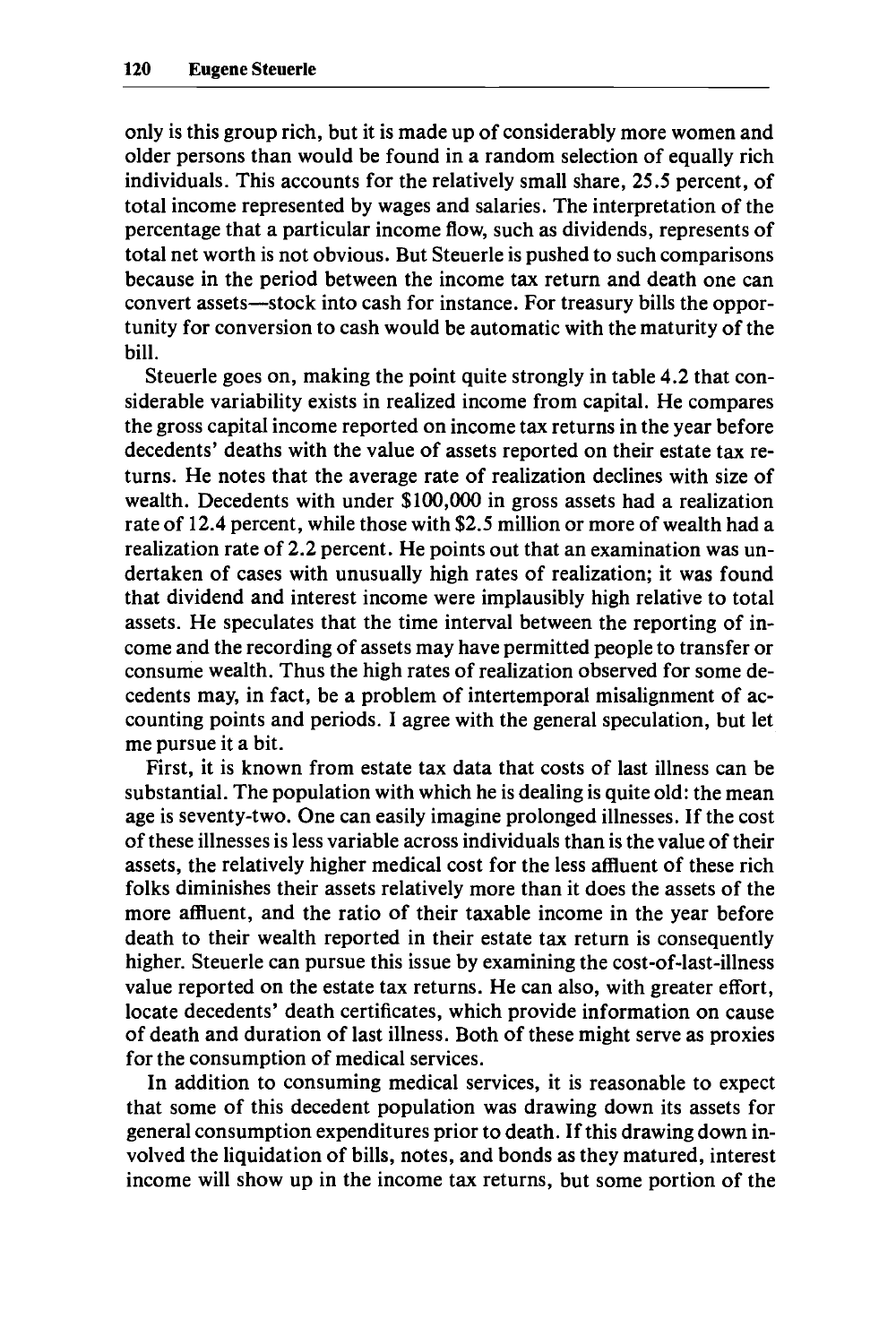face value of the instruments will have been used for consumption and will not show up in the estate tax returns. If one hypothesizes, as I do, that consumption expenditures will not be proportional to wealth for this population, then the liquidation of assets will be relatively more important for the less affluent than for the more affluent. Thus the proportion of wealth represented by capital income would appear to be larger than for the more affluent in the Steuerle file.

There is also the problem that bearer bonds may generate an interest flow but can be "informally" distributed among the heirs, hence escaping taxation and not appearing in the estate tax return. Finally, there is the problem of the tax-paying unit represented on the estate tax return versus the tax-paying unit represented on the income tax return. It is not clear from Steuerle's discussion how income reported on a joint income tax return is related to the assets on an estate tax return, which is always filed for a sole decedent. There is not an easy solution to the problem of ascribing ownership of income on joint returns to the person owning assets on the estate tax return. Although the income tax return in **1976** requested that dividend income be designated as joint or as belonging to the husband or wife, taxpayer compliance with this request is believed to have been very poor. Furthermore, large amounts of dividend income were frequently reported as from street accounts without differentiation among different street accounts or the ownership thereof. For other types of property income no designation of ownership was required on the return. Some insight into the joint return problem could be provided by analyzing separately joint returns and all other returns. It is suspected that if Steuerle were able to make corrections for the temporal misalignment of the income-reporting period and the asset evaluation point as well as for assets that are informally distributed, the variation of rates of return across wealth-size classes would be considerably compressed. There still would remain substantial within-class variation of rates of realization, however. Steuerle notes with respect to table **4.2** that at least **5** percent of each wealth class has zero or negative realization rates. Because the denominator for the realization rate is gross assets, negative rates must come about because of negative income. This suggests that significant numbers of farm and business losses are present on the income tax returns. Since farms and business assets are more likely to be held by men than women, when the file is weighted the proportion of negative and zero rates of return can be expected to increase.

Thirty percent of the decedent population had realization rates of **10**  percent or more as calculated by Steuerle. However, 20 percent of the decedent population with assets of **\$lOO,OOO** or less reported realization rates of **15** percent or more. I suggest that the factors offered in explanation for the overall high average realization rate **(12.4** percent) for the group are at work to generate these unusually high rates of realization.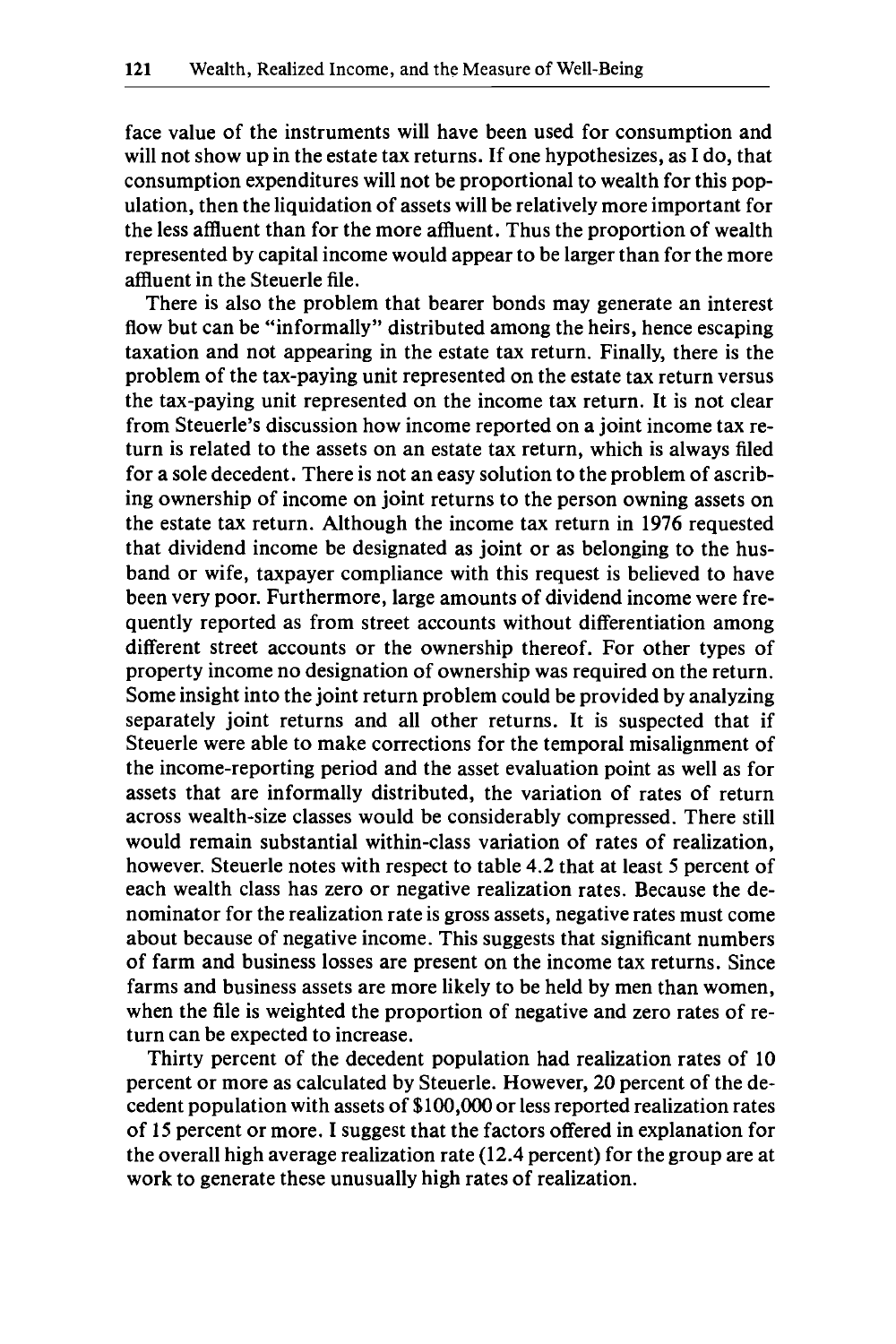There is another factor that can generate artificially high realization rates. Professional practices and some small business assets are frequently identified with the owner. The value of the business for estate tax purposes may come down to an evaluation of accounts receivable and physical property, but the business income reported on tax returns reflects the owner's marketability. In purely economic terms, there would be a large factor payment to labor, but on the tax return it would all appear as business income. Thus we have a confounded problem of misconceptualization of income and asset devaluation induced by death.

Next Steuerle looks at the change in capital income from **1975** to **1978**  for legatees other than spouses who inherited *\$50,000* or more. In the upperright-hand portion of table **4.3** Steuerle calculates the change in gross capital income between **1975** and **1978** as a percentage of the amount of inheritance received. For the **1,451** inheritors, the change in gross capital income amounted to approximately 6 percent. Because these inheritors were nonspouses, it is reasonable to speculate that assets such as residential housing, consumer durables, works of art, and other non-yield-producing forms were less important in these inheritances than they would have been in the inheritances of spouses. Given this and the fact that one might reasonably expect some increment in legatees' asset holdings to have occurred quite independent of any inheritance, a change in gross capital income that amounted to 6 percent of the inheritance does not seem unreasonable at all. Steuerle notes there is relatively little difference in the realization rate by size of inheritance. This is also plausible for the same reasons. When one looks at the percentage that change in gross capital income represents of the value of inheritance within inheritance-size classes, however, one finds a substantial variability. For instance, nearly one-third of those inheriting between *\$50,000* and **\$lOO,OOO** have negative changes in gross capital income between **1975** and **1978.** It is difficult, however, to tease much understanding out of the table because so many unobservable things are going on. For instance, we know little about the age of the inheritors and to what extent they might be selling off assets. We do not know the value of the assets they held prior to inheritance. For inheritors with substantial preinheritance wealth, small fluctuations in the rate of return of their prior wealth could swamp percentage changes in income due to inherited wealth. For inheritors who are farm and business proprietors, normal year-to-year variability in income could be substantially greater than any variability induced by the newly inherited assets. If the inheritance was itself a farm or business asset, then the variability in the asset yield on the inheritance itself could be quite large. In this particular instance the data has revealed too little to us to excite much speculation.

Finally, in table **4.5** Steuerle looks at changes in gross capital income over the period **1975** to **1978** by size of **1975** gross capital income. This is somewhat of a proxy for preinheritance wealth, but the whole thrust of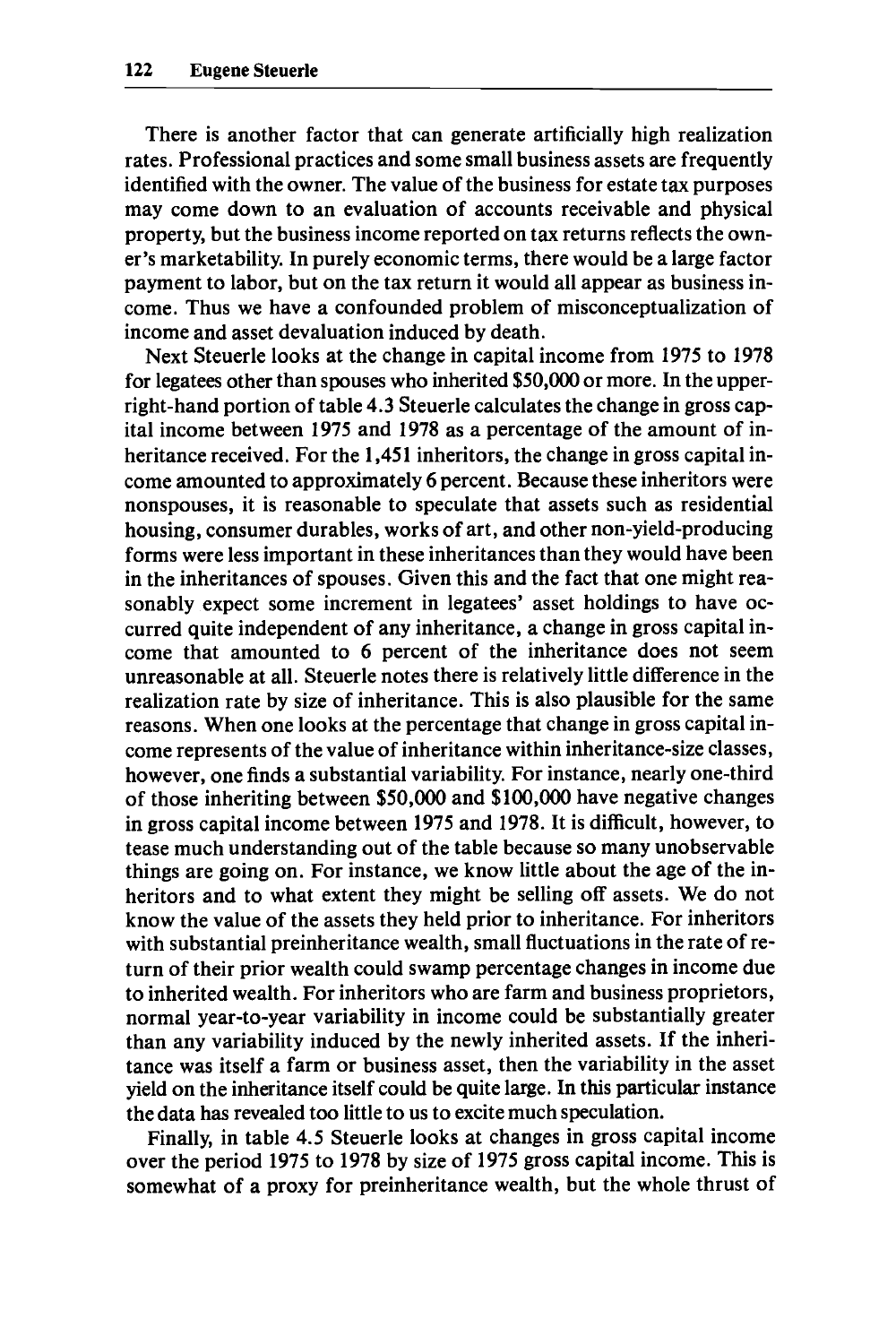Steuerle's argument on realization rates qualifies this use of it. When he does this he finds that individuals with zero or negative capital income in **1975** were much more likely to have zero or negative changes in their capital income from **1975** to **1978** as were individuals with relatively high **1975**  capital income. He speculates that persons with zero or negative capital income in **1975** and those with high capital income in **1975** are, in fact, similar individuals, the implication being that those with zero or negative capital income really were holding substantial amounts of assets but were effectively using tax shelters, as were very wealthy persons in **1975.** It was, he argues, the petty rich, those with capital incomes between *\$2,500* and \$20,000, who had high realization rates and consequently were taxed on their lack of tax sophistication. He speculates that legatees with large **1975**  capital incomes were sensitive to high marginal tax rates and had strong incentives to convert their inheritances into preferred asset forms since they were likely to be savers and had already accumulated large amounts of wealth. Their propensity to consume out of their inheritances would be low. He also speculates that the owners of substantial capital would have a higher probability of having already engaged in tax-induced portfolio shifting and have access to investment advice. Legatees without previous wealth accumulations would have a tendency to engage in tax minimization efforts only after a time lapse. Again, Steuerle's speculations are plausible and the evidence is suggestive, but the reader is left with a terrible sense of urgency to examine the files in detail to understand what is really going on behind the tabulated results.

#### Conclusions and Research Implications

Steuerle, without a doubt, demonstrates that realized income is an inappropriate measure of well-being. To the extent that it is used as a basis for allocating tax burdens and transfers, it introduces substantial horizontal and vertical inequities. Although the collation file will provide substantial insight into the equity issues posed by the use of realized income, even after it is weighted and much more is understood about the file, we will have done only the necessary preliminary work to exploit the rich body of data he has assembled.

Although I encourage Steuerle to continue examining the relationship between income tax returns and assets on estate tax returns, I suggest that once he has completed this task that he consider a slightly different strategy.

Given the information he has available from the collation file plus some additional information he could obtain or may already have, I would argue for reconstructing a balance sheet for each individual decedent as it existed at some point within the year of the income tax return in the collation file. This would not necessarily be an easy task. It will require using information income tax returns filed by the decedent prior to his death and by executors of the estate for periods during which the decedent was